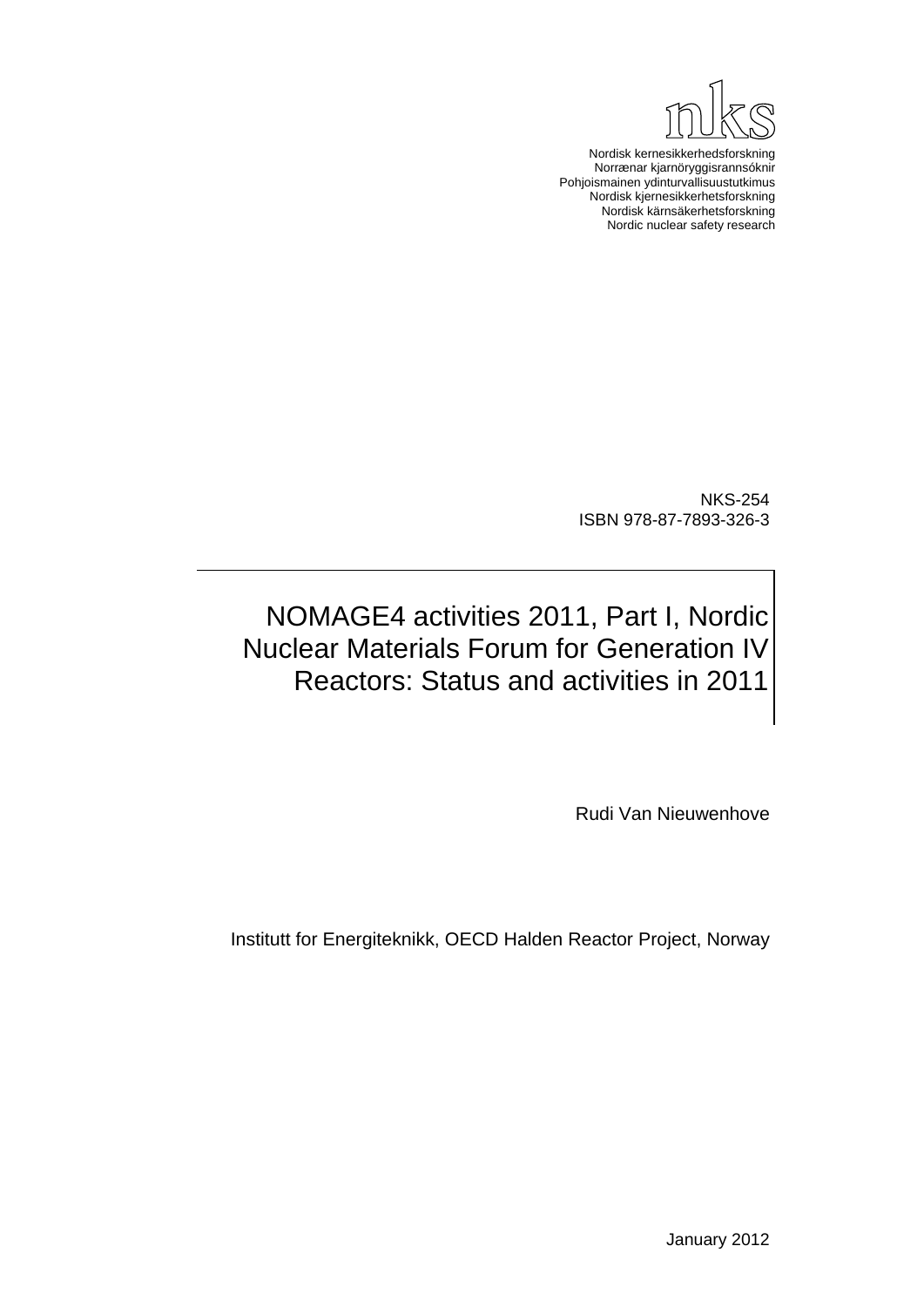

# **Abstract**

A network for materials issues has been initiated in 2009 within the Nordic countries. The original objectives of the Generation IV Nordic Nuclear Materials Forum (NOMAGE4) were to form the basis of a sustainable forum for Gen-IV issues, especially focusing on fuels, cladding, structural materials and coolant interaction. Over the last years, other issues such as reactor physics, thermal hydraulics, safety and waste have gained in importance (within the network) and therefore the scope of the forum has been enlarged and a more appropriate and more general name, NORDIC-GEN4, has been chosen for the forum. Further, the interaction with non-Nordic countries (such as The Netherlands (JRC, NRG) and Czech Republic (CVR)) will be increased.

Within the NOMAGE4 project, a seminar was organized by IFE-Halden during 30 November – 1 November 2011. The seminar attracted 65 participants from 12 countries. The seminar provided a forum for exchange of information, discussion on future research reactor needs and networking of experts on Generation IV reactor concepts. The participants could also visit the Halden reactor site and the workshop.

# **Key words**

NOMAGE4, Nordic-Gen4, seminar, Halden

NKS-254 ISBN 978-87-7893-326-3

Electronic report, January 2012

NKS Secretariat P.O. Box 49 DK - 4000 Roskilde, Denmark

Phone +45 4677 4041 www.nks.org e-mail nks@nks.org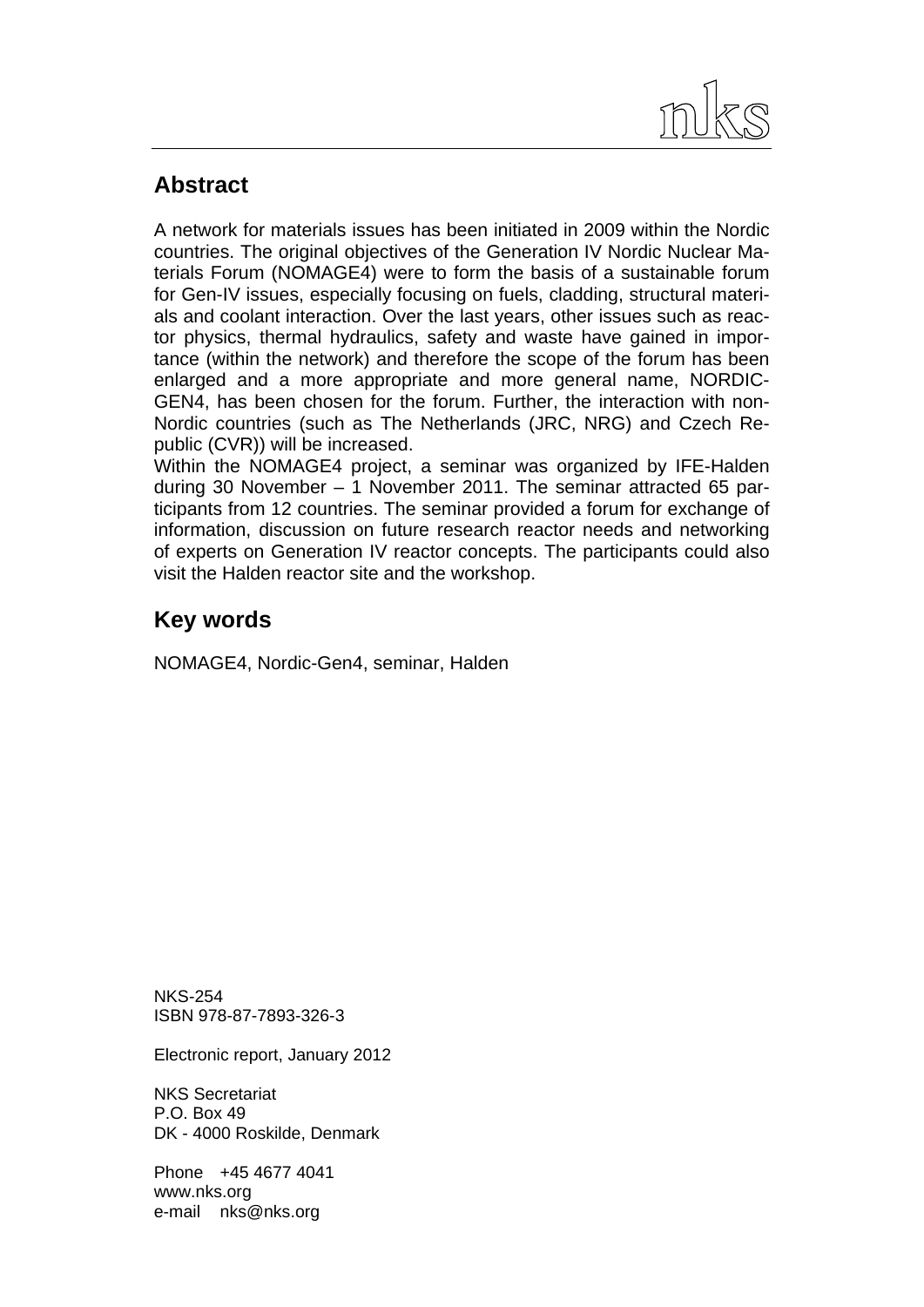# NOMAGE4 activities 2011, Part I

Nordic Nuclear Materials Forum for

Generation IV Reactors:

Status and activities in 2011

 Rudi Van Nieuwenhove Institutt for Energiteknikk OECD Halden Reactor Project Norway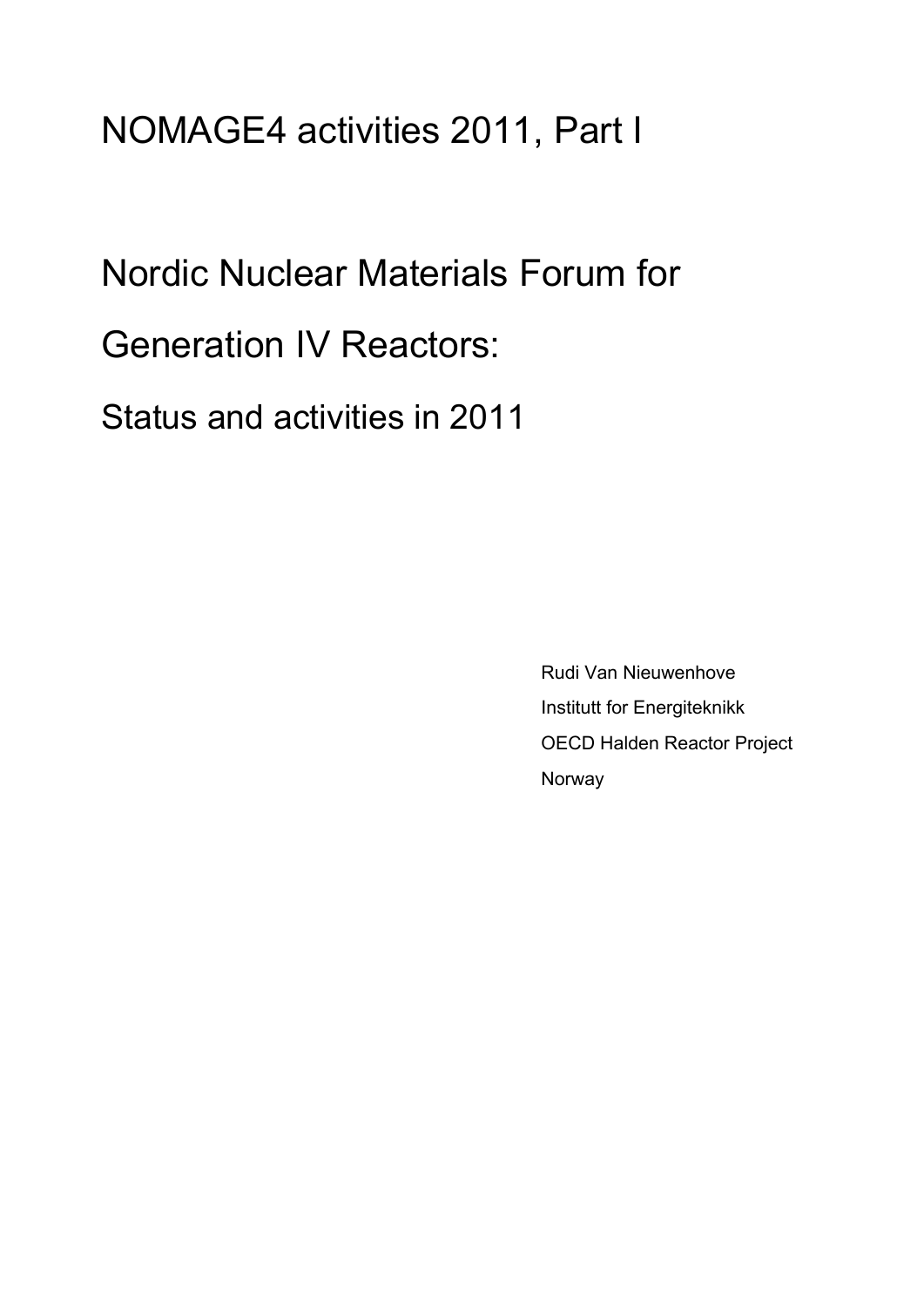TABLE OF CONTENTS

| $\mathbf{1}$ . |  |
|----------------|--|
| 2 <sub>1</sub> |  |
| 3.             |  |
| 4.             |  |
| 5.             |  |
| 5.1            |  |
| 6.             |  |
| 6.1            |  |
| 6.2            |  |
| 6.3            |  |
| 6.4            |  |
| 6.5            |  |
| 6.6            |  |
| 6.7            |  |
| 7 <sub>1</sub> |  |
| 8.             |  |
| 9.             |  |
|                |  |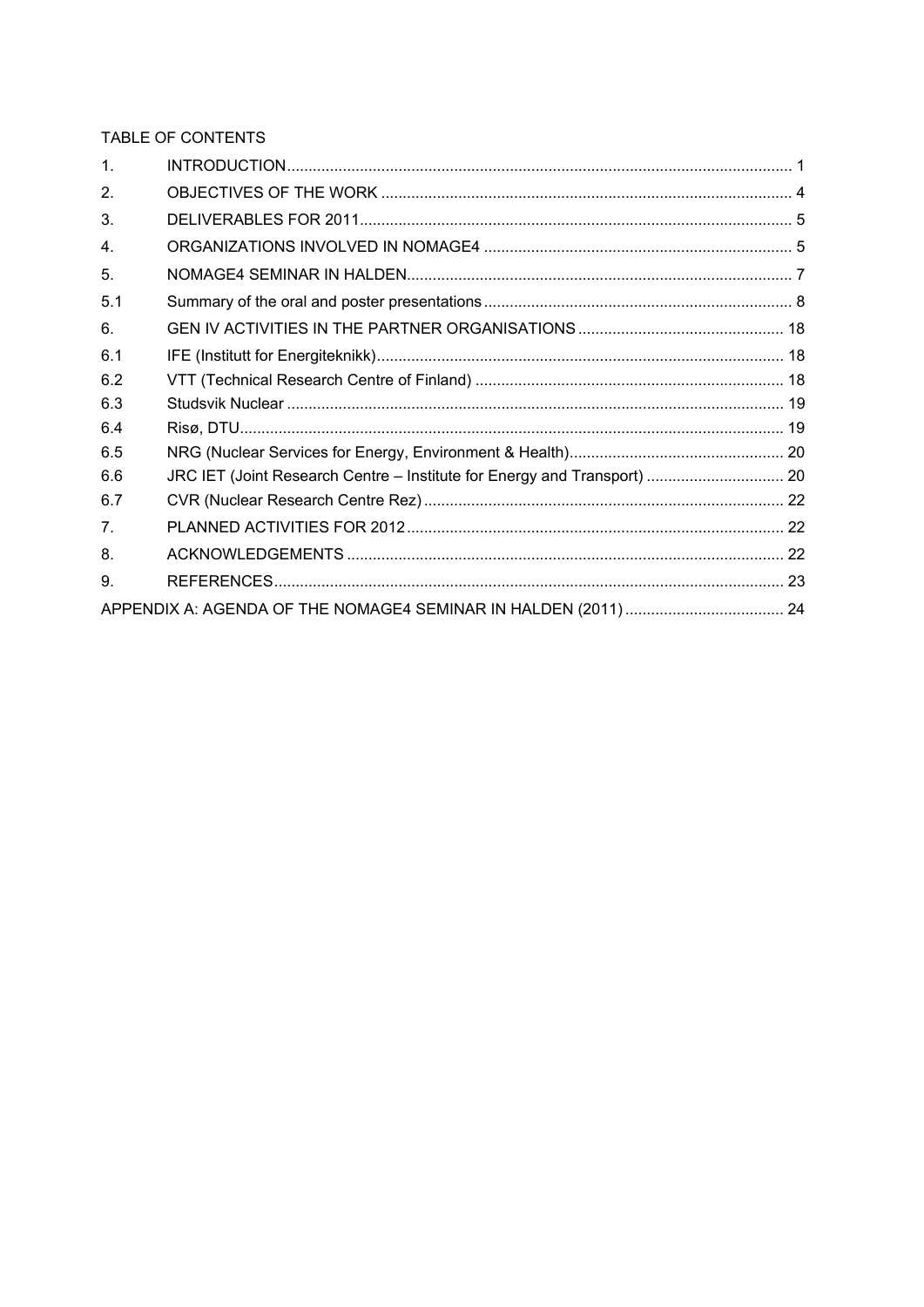## <span id="page-4-0"></span>**1. INTRODUCTION**

Generation IV reactors (Gen IV) are a set of theoretical nuclear reactor designs currently being researched. Most of these designs are generally not expected to be available for commercial construction before 2030. Demonstration of concepts are however foreseen around 2015-2020. Current reactors in operation around the world are generally considered second- or third-generation systems, with the first-generation systems having been retired some time ago. Relative to current nuclear power plant technology, the claimed benefits for 4th generation reactors include 1) sustainability, 2) increased safety, 3) better use of the nuclear fuel, 4) high efficiency and better economics, 5) minimal waste production, 6) the ability to consume existing nuclear waste in the production of electricity, 7) increased proliferation resistance.

Many reactor types were considered initially; however, the list was downsized to focus on the most promising technologies and those that could most likely meet the goals of the Gen IV initiative. At present one focuses on six different types of reactors: 1) very-high-temperature reactor (VHTR), 2) supercriticalwater-cooled reactor (SCWR), 3) molten salt reactor (MSR), 4) gas-cooled fast reactor (GFR), 5) sodium cooled fast reactor (SFR), 6) lead-cooled fast reactor (LFR). The VHTR has an open fuel cycle, the SCWR can have an open or closed fuel cycle, while the other concepts have closed fuel cycles. Because of their high operational temperature, several of the above concepts (GFR, MSR, VHTR) can be used for the cogeneration of hydrogen. Internationally, research is organized through the Generation IV International Forum (GIF), under the leadership of the US. The participation of Europe in GIF is through EURATOM, concentrating on the following concepts; GFR, SCWR, SFR and VHTR. Research into Generation IV reactors is also part of the activities of the European Sustainable Nuclear Energy Technology Platform (SNETP) which aims at reducing the green-house gas emissions by 20 % by 2020 (compared to 1990), make 20% energy savings and include 20 % share of renewable energies in the total energy mix.

 **VHTR** In the past (70's and 80's), the High Temperature Reactor (HTR) concept has already proved its viability in US, GB and Germany operating up to 950 °C. The VHTR represents a modern and highly evolved version of the original HTR design. To improve in a consistent manner the economic performances, e.g. thermodynamic cycle and hydrogen processes efficiency, this new concept must produce an outlet gas temperature above 1000 °C. In order to fulfil these two major requirements (higher operating temperature and hydrogen production in terms of technological challenges and safety), an important international R&D program is underway to establish the viability of the VHTR by 2010 and to optimize its design features as well as operating parameters by 2015.

**SCWR:** The SCWR enables a thermal efficiency about one-third higher than current light-water reactors, as well as a simplification in the plant because the supercritical water can directly be used to drive the turbines (the steam conversion process is eliminated). The SCWR is a concept that uses supercritical water as the working fluid. SCWRs are basically light water reactors (LWR) operating at higher pressure and temperatures (500-600 °C). The SCWR is built upon two proven technologies, Light Water Reactors (LWRs), which are the most commonly deployed power generating reactors in the world, and supercritical fossil fuel fired boilers, a large number of which are also in use around the world.

**MSR:** Molten salt reactor systems (MSR) use liquid salts as a coolant and a fuel together. The system has a coolant outlet temperature in the range 700-800 °C, affording improved thermal efficiency. The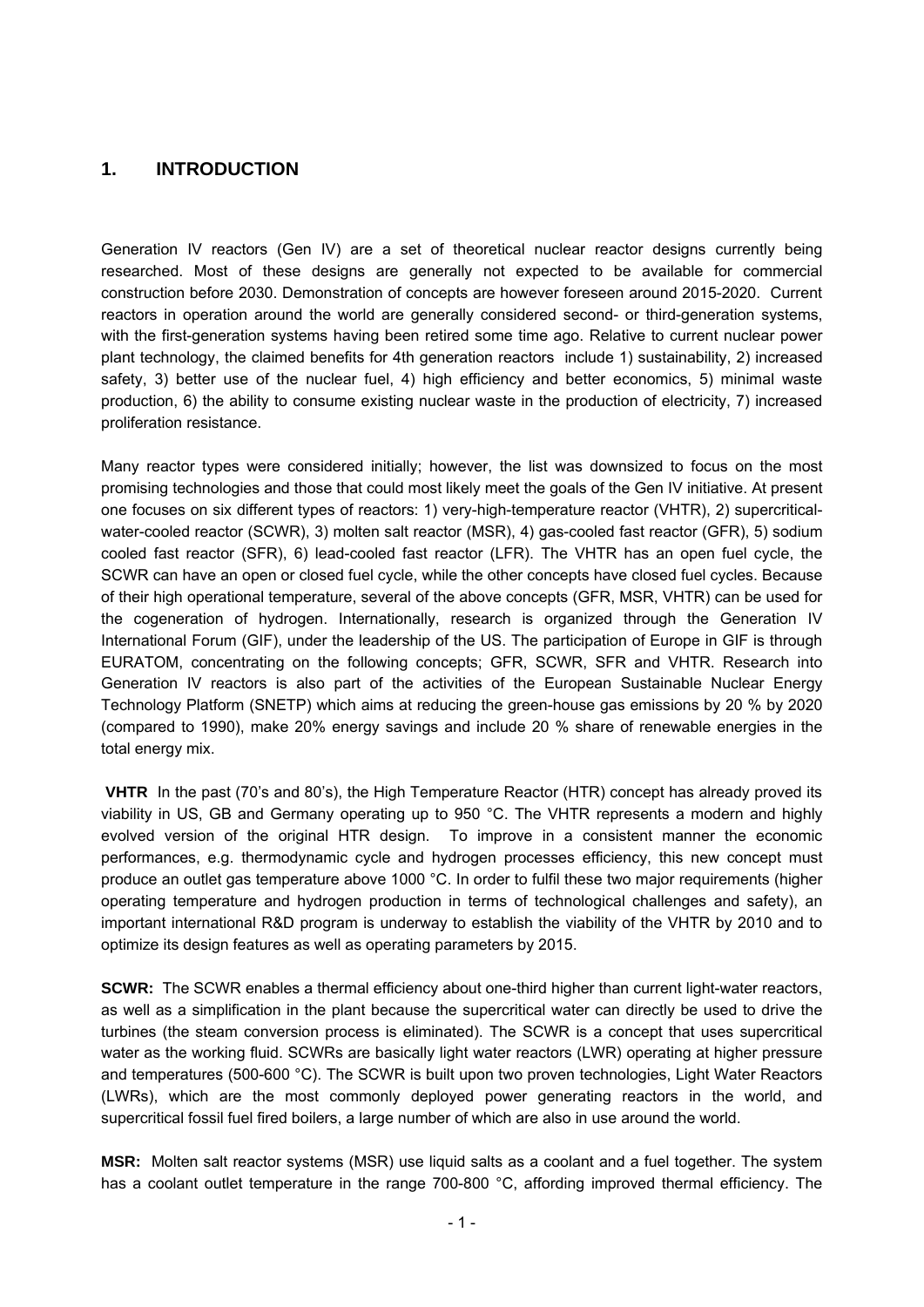main benefits of the MSR system are that it offers an integrated fuel cycle, embodying a burner/breeder reactor concept whilst taking advantage of the excellent heat transport properties of molten salt.

**GFR:** The high outlet temperature of the helium coolant used in the GFR system makes it possible to deliver electricity, hydrogen, or process heat with high efficiency. The outlet temperature would be of the order of 850 °C. The GFR uses a direct-cycle helium turbine for electricity generation, or can optionally use its process heat for thermochemical production of hydrogen. Through the combination of a fast spectrum and full recycle of actinides, the GFR minimizes the production of long-lived radioactive waste.

**SFR:** The SFR reactor concept is cooled by liquid sodium (at 550 °C) and fuelled by a metallic alloy of uranium and plutonium. The SFR's fast spectrum makes it possible to use available fissile and fertile materials (including depleted uranium) considerably more efficiently than thermal spectrum reactors with once-through fuel cycles. One of the design challenges of an SFR is the risk of handling Sodium, which reacts explosively if it comes into contact with water.

LFR: The lead-cooled fast reactor features a fast-neutron-spectrum lead or [lead/](http://en.wikipedia.org/wiki/Lead)bismuth [eutectic](http://en.wikipedia.org/wiki/Eutectic) ([LBE\)](http://en.wikipedia.org/wiki/Lead-bismuth_eutectic) liquid-metal-cooled reactor with a closed fuel cycle. The LFR is cooled by natural convection with a reactor outlet coolant temperature of 550 °C, possibly ranging up to 800 °C with advanced materials. Long-term R&D is required to develop high-temperature corrosion resistant materials.



*Figure 1: Time evolution of the different generations of reactor concepts.*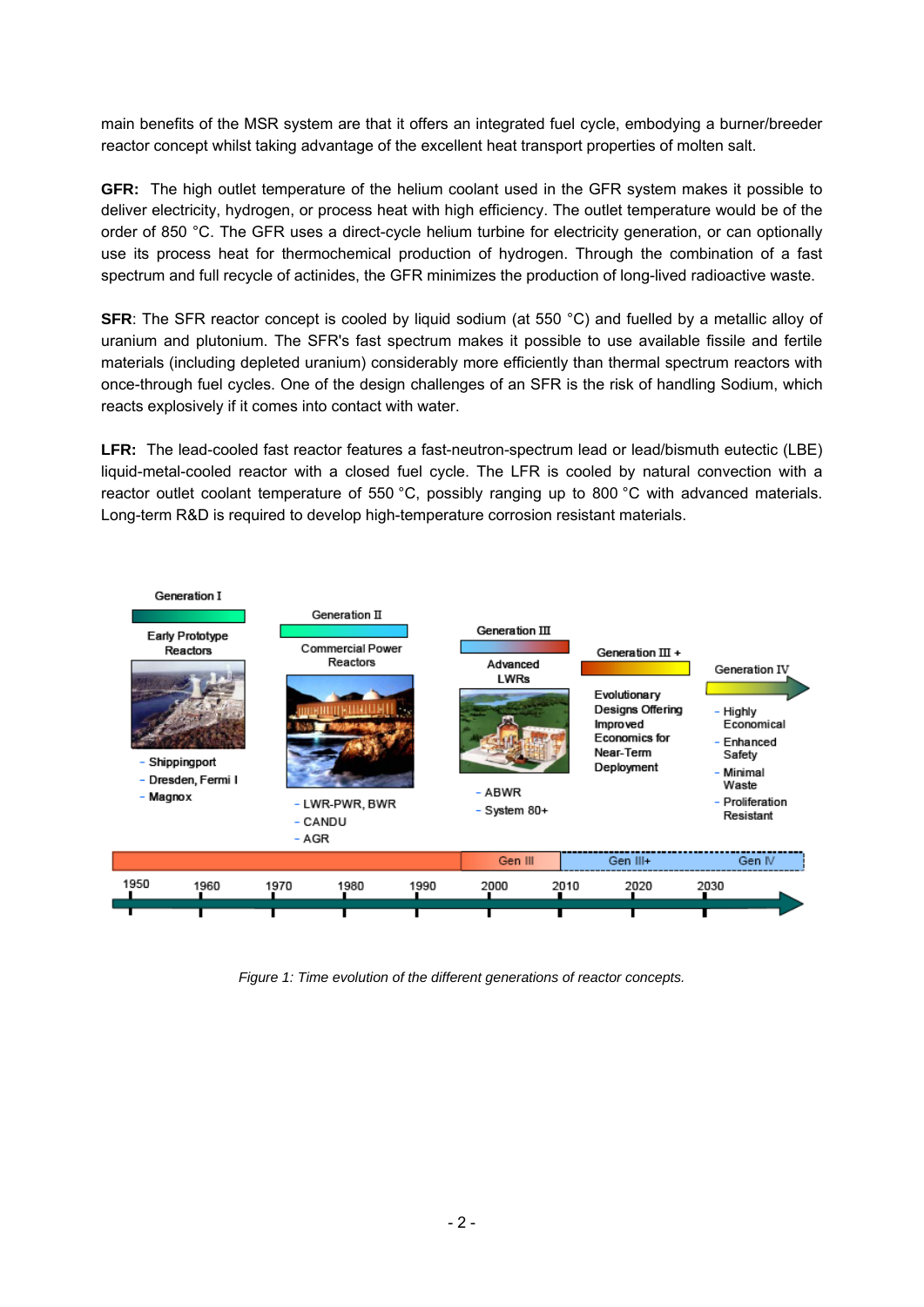Potential cladding and structural materials for the different GenIV systems are presented in [Table 1.](#page-6-0)

<span id="page-6-0"></span>

|                                                           | Materials                                                                  |                                               |                                                       |  |
|-----------------------------------------------------------|----------------------------------------------------------------------------|-----------------------------------------------|-------------------------------------------------------|--|
| System                                                    | Cladding                                                                   | Core regions                                  | Out of core regions                                   |  |
| Gas-Cooled Fast<br>Reactor System (GFR)                   | Ceramics<br>Matrices of SiC, ZrC                                           | Ceramics<br>Carbides SiC, ZrC                 | Coated or non coated ferritic-<br>martensitic or      |  |
|                                                           | $&$ TiN,<br>ODS (Oxide                                                     | Nitrides ZrN, TiN<br>Oxides MgO               | austenitic steels<br>Nickel based super alloys        |  |
|                                                           | Dispersion-<br>Strengthened)                                               | ZrYO <sub>2</sub><br>$Zr_3Si_2$<br><b>ODS</b> | <b>ODS</b>                                            |  |
| Lead-Cooled Fast<br>Reactor System (LFR)                  | Austenitic, ferritic-<br>martensitic steel<br>Coated cladding<br>e.g. FeAl |                                               |                                                       |  |
| <b>Molten Salt Reactor</b><br>System (MSR)                |                                                                            | Graphite<br>Nickel-based alloys<br>Ceramics   |                                                       |  |
| Sodium-Cooled Fast<br><b>Reactor System</b><br>(SFR)      | ODS (Metallic fuel)<br>Ferritic-Martensitic<br>steels                      | Advanced<br>austenitic steels                 |                                                       |  |
| Supercritical -Water-<br>Cooled System<br>(SCWR)          | (MOX-fuel)<br>Austenitic, Ferritic-<br>Martensitic steels<br><b>ODS</b>    |                                               | Ferritic- Martensitic steels                          |  |
| Very-High-<br><b>Temperature Reactor</b><br>System (VHTR) | ZrC                                                                        | Graphite<br>Ceramics                          | Ni-Cr-W super alloys<br>High temperature metal alloys |  |

**Table 1 : Potential cladding and structural materials for the different GenIV systems [1-8]** 

There is a strong link between the materials integrity and nuclear safety for all nuclear reactors. The operation conditions in new generation reactors will be more demanding and thus knowledge about materials behaviour and integrity under operation are critical. To evaluate and choose proper materials to be used for GenIV reactors, it is important to know the boundary limits for use of the materials under the specific operating conditions. Safety analysis is based on technological assessment where the materials integrity has a decisive role.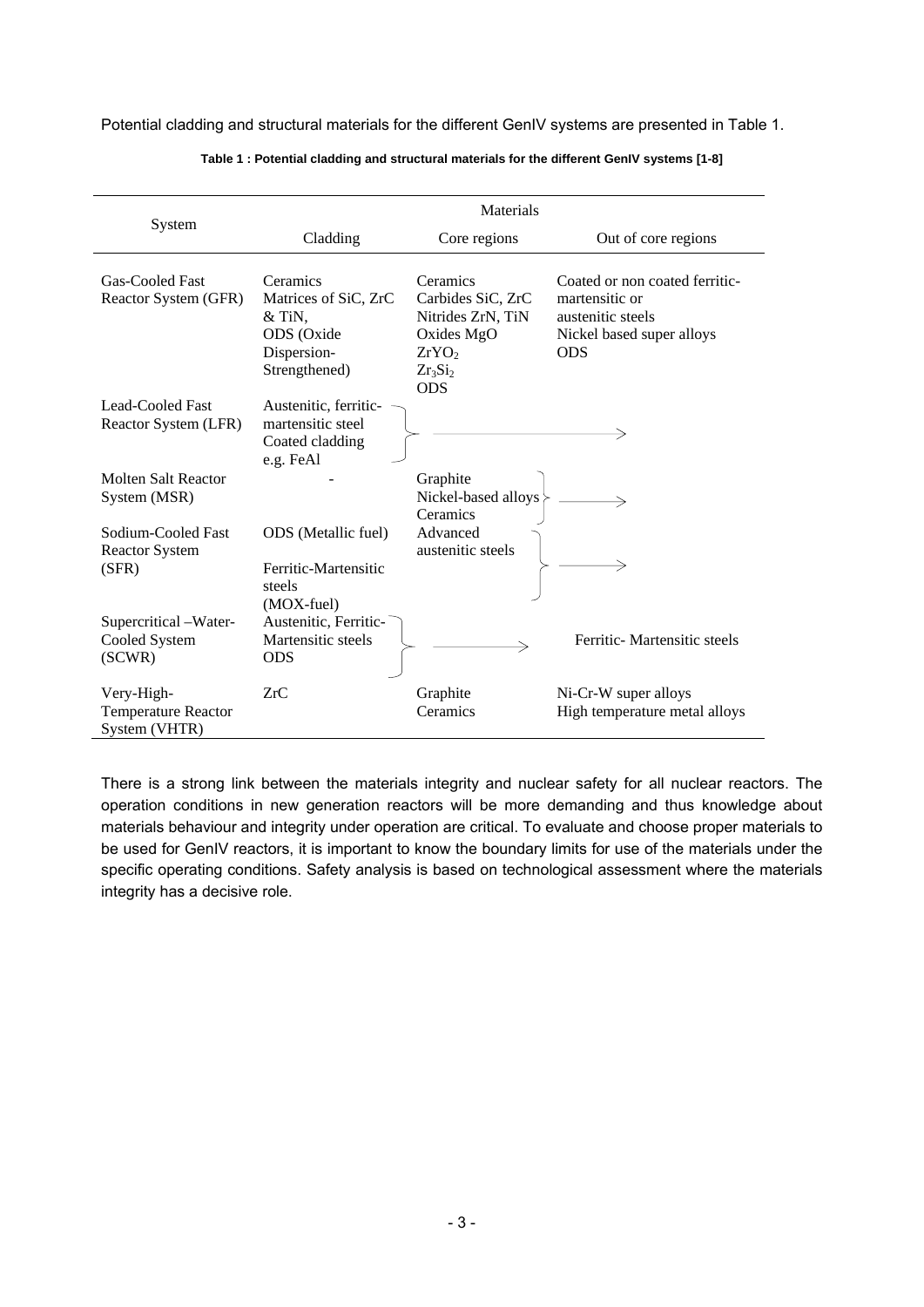# <span id="page-7-0"></span>**2. OBJECTIVES OF THE WORK**

The original aim of the project (in 2009) was to build a network for material issues related to Gen IV nuclear reactor systems. Since then, the network has evolved to include also other aspects related to Gen IV issues (fuels, reactor physics, thermal hydraulics, waste, safety, etc.). The idea of the network is to combine the resources of different research teams in order to carry out more ambitious and extensive research programs than would be possible for the individual teams. The network is focusing on the following aspects:

- Building of a sustainable Nordic network on GenIV issues, especially focussing on nuclear materials integrity and safety: fuels, cladding, structural materials and coolant interaction.
- Spreading knowledge on GenIV issues and on-going research to different parties involved in the nuclear field, such as LWR licensees universities.
- Inspiring young people to GenIV related R&D.
- Building a strong Nordic forum for GenIV collaboration.
- The results will be used to enhance new project ideas for international programs, e.g., Euratom FP7, calls with a strong Nordic partnership.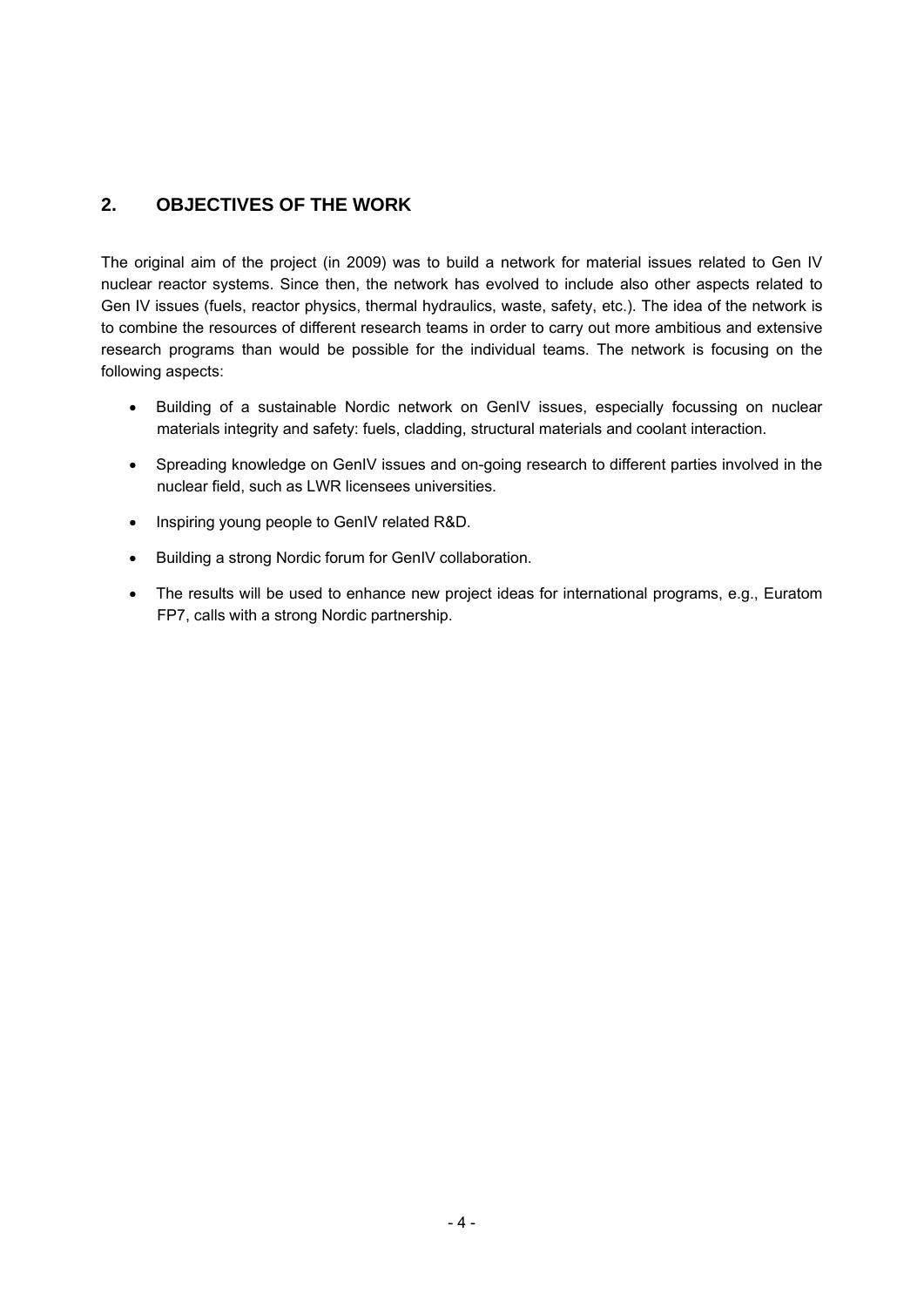# <span id="page-8-0"></span>**3. DELIVERABLES FOR 2011**

A seminar (NOMAGE4) has been organized (30 October – 1 November) in Halden.

A new website has been initiated [\(www.nordic-gen4.org\)](http://www.nordic-gen4.org/) which will allow for more possibilities in the future.

At IFE-Halden, instrument development for generation IV reactor research has been pursued. Significant progress has been made in the fabrication of instruments (such as the Linear Variable Displacement Transducer or LVDT) which can operate at even higher temperature (range 700 °C to 900°C) and which can also operate in liquid metals (sodium or lead). Further, coatings have been tested (out of pile and inpile) for protection against corrosion and for reducing the diffusion of hydrogen and tritium through metals.

The cooperation between the Nordic institutes, companies and universities has been strengthened.

The company GE-Hitachi Nuclear (Sweden) has become member of the network in 2011.

The Joint Research Centre (JRC, Institute for Energy and Transport (IET), Petten, The Netherlands), Nuclear Services for Energy, Environment & Health (NRG, Petten, The Netherlands) and the Research centre Rez (VCR, Rez, Czech Republic) also became members in 2011 and will become partners in 2012.

# **4. ORGANIZATIONS INVOLVED IN NOMAGE4**

The partners are presently:

|   | Institutt for Energiteknikk (IFE/Halden Reactor Project) | www.ife.no       |
|---|----------------------------------------------------------|------------------|
| 2 | Studsvik Nuclear AB                                      | www.studsvik.com |
| 3 | VTT                                                      | www.vtt.fi       |
| 4 | Risø DTU                                                 | www.risoe.dtu.dk |



- 5 -

*Figure 2: Present Logo for the network*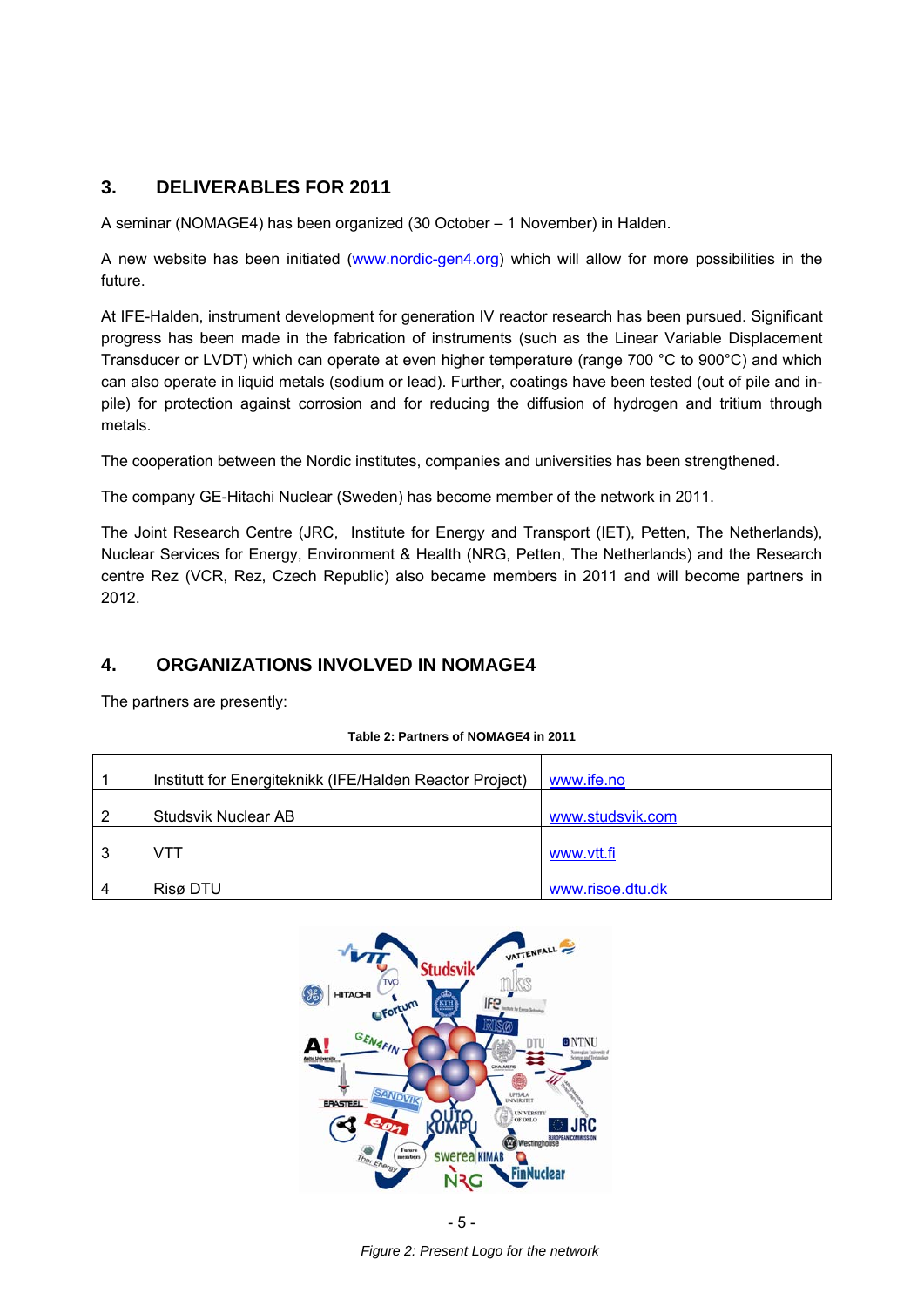The members (including partners) are:

| $\mathbf 1$    | Institutt for Energiteknikk (IFE)                                                      | www.ife.no                                  |
|----------------|----------------------------------------------------------------------------------------|---------------------------------------------|
| $\overline{2}$ | <b>Studsvik Nuclear AB</b>                                                             | www.studsvik.com                            |
| 3              | <b>VTT</b>                                                                             | www.vtt.fi                                  |
| 4              | Risø DTU                                                                               | www.risoe.dtu.dk                            |
| 5              | Vattenfall                                                                             | www.vattenfall.se                           |
| 6              | Fortum                                                                                 | www.fortum.com                              |
| 7              | <b>TVO</b>                                                                             | www.tvo.fi                                  |
| 8              | Westinghouse                                                                           | www.westinghousenuclear.com                 |
| 9              | <b>EON</b>                                                                             | www.eon.se                                  |
| 10             | Sandvik                                                                                | www.sandvik.com                             |
| 11             | Outokumpu                                                                              | www.outokumpu.com                           |
| 12             | Lappeenranta University of Technology                                                  | www.lut.fi                                  |
| 13             | Aalto University                                                                       | www.aalto.fi                                |
| 14             | <b>GEN4FIN</b>                                                                         | http://virtual.vtt.fi/virtual/gen4fin/      |
| 15             | Royal Institute of Technology, KTH                                                     | www.kth.se                                  |
| 16             | <b>Chalmers University of Technology</b>                                               | www.chalmers.se                             |
| 17             | <b>Uppsala University</b>                                                              | www.uu.se                                   |
| 18             | Thor Energy, Norway                                                                    | www.thorenergy.no                           |
| 19             | <b>GE-Hitachi Nuclear Energy</b>                                                       | www.ge.com/nuclear                          |
| 20             | Swerea KIMAB                                                                           | www.swerea.se                               |
| 21             | FinNuclear Prizztech                                                                   | www.prizz.fi                                |
| 22             | University of Oslo                                                                     | www.uio.no                                  |
|                |                                                                                        | www.mn.uio.no/kjemi/forskning/grupper/safe/ |
| 23             | <b>JRC: Joint Research Centre</b><br>(Petten, The Netherlands)                         | http://iet.jrc.ec.europa.eu/                |
| 24             | NRG: Nuclear Services for Energy,<br>Environment & Health<br>(Petten, The Netherlands) | www.nrg.eu/                                 |

#### **Table 3: Members of the NOMAG4 network**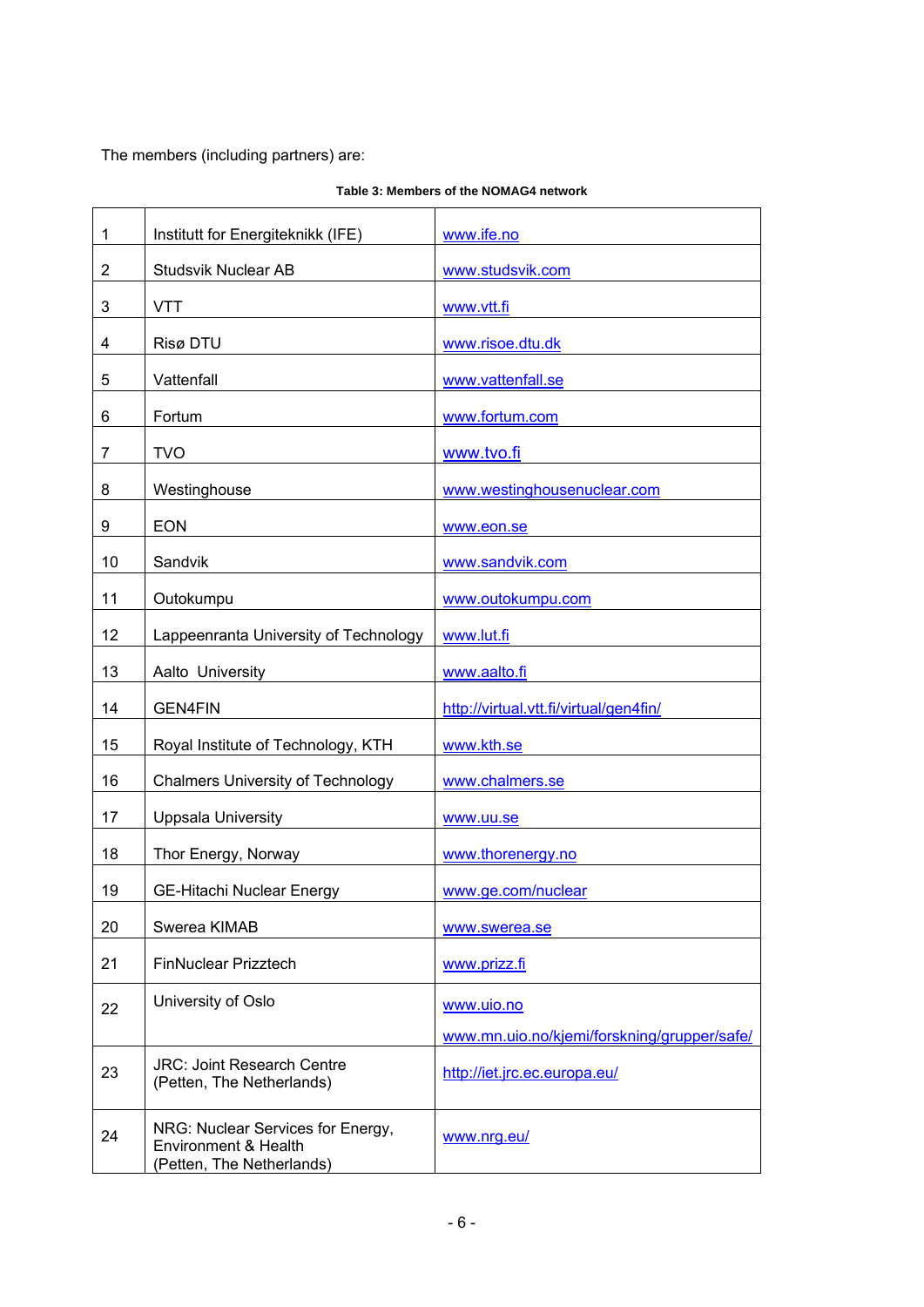<span id="page-10-0"></span>

| - 25 | l Research Centre Rez | www.cyrez.cz/web/en |
|------|-----------------------|---------------------|

The structure of the Nordic-Gen4 network (in 2011) was as follows:



From 2012, the structure will be as follows:



*Figure 3: Schematic presentation of the activity organisation for the project NORDIC-GEN4.* 

# **5. NOMAGE4 SEMINAR IN HALDEN**

A NOMAGE4 seminar (2 days) was organized by IFE/Halden (by Rudi Van Nieuwenhove and Katrine Fuglesang Øhre). The seminar attracted 65 participants from 12 countries. In addition to the 4 Nordic countries, there were participants from Belgium, The Netherlands, France, Germany, United Kingdom, Canada and Czech Republic and Estonia. The participants had the occasion to visit the reactor site and the workshop. The programme can be found in Appendix A. Based on the reactions during and after the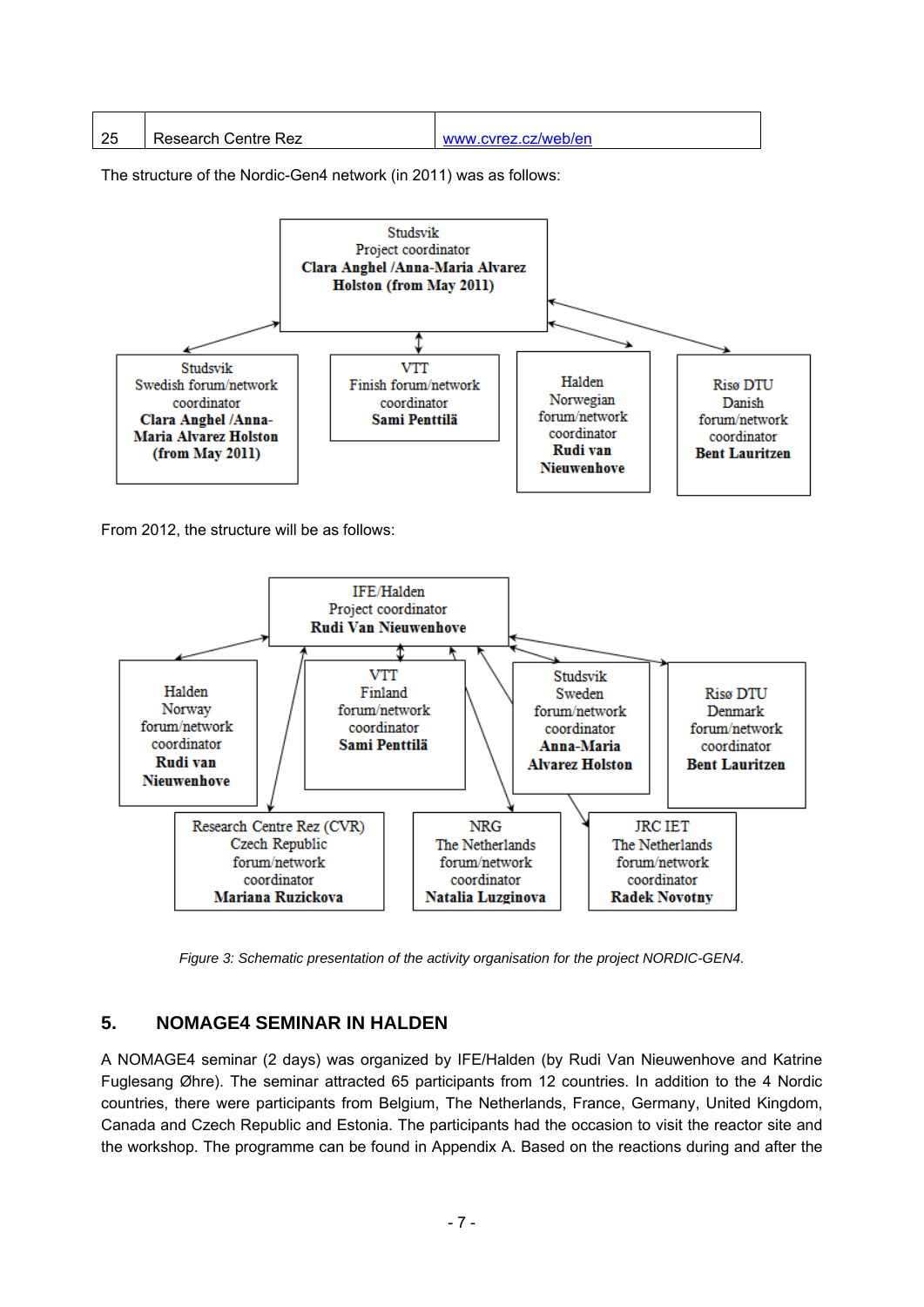<span id="page-11-0"></span>seminar, it can be concluded that the participants were very satisfied. The seminar was funded by NKS and sponsored by Halden, Studsvik and GE-Hitachi Nuclear Energy.

#### **5.1 Summary of the oral and poster presentations**

#### **October 31st 2011**

*Margaret McGrath*, Deputy Project Manager of the Halden Project and Research Director of the sector Nuclear Safety and Reliability, gave a general introduction to IFE and the Halden Reactor Project.

*Fridtjov Øwre*, General Manager of the Halden Project, presented HUNISEC (Halden-Universities-Secondee program). Employees from member organizations can stay and work at Halden for a period of 1 – 2 years (Secondee arrangement). Collaboration with various universities has been handled up to now case by case. HUNISEC is directed at establishing a more formal arrangement between member organizations, universities and the HRP that might lead to a win-win situation for the three parties.

The main aims of HUNISEC are to:

- Increase knowledge transfer from Halden to member countries.
- Increase the number of Secondees by inviting Master students, PhD's and Post-Docs to the HRP to work with their thesis in IFE's experimental environments
- Provide opportunities for member country students to study and work abroad in a small but renowned international research institute
- Provide opportunities for the HRP to access fundamental methods, techniques and tools available from various member Universities for use in applied research at the HRP

**Fazio Concetta** (KIT, Germany), coordinator of the European program GETMAT and overall coordinator of the Joint Program on Nuclear Materials (JPNM) of the European Energy Research Alliance (EERA), presented SNETP, EERA (objectives, organization, programmes), JPNM and the programs GETMAT and MATTER. Within the European Sustainable Nuclear Industrial Initiative (ESNII), three Gen-IV concepts are pursued; 1) Sodium Cooled Fast Reactor (SFR) as reference technology and the Lead Cooled Fast Reactor (LFR) and the Gas Cooled Fast Reactor (GFR) as alternative technologies.

Within JPNM, 4 sub-programmes have been defined: 1) Support to the ESNII, 2) Oxide Dispersed Strengthened steels (ODS), 3) Refractory materials; Ceramic composites and metal-based alloys, 4) Modelling: Correlation, simulation and experimental validation. The first EC supported pilot project for JPNM is MATTER. Within MATTER, test and evaluation guidelines for structural materials (related to MYRRHA and ASTRID) will be developed and pre-normative R&D for codes and standards will be performed. The SET-plan Materials Road Map initiative has allowed identifying synergies with other energy technologies.

**Rudi Van Nieuwenhove** (IFE, Halden), presented the objectives and structure of the NOMAGE4 network. From 2012, Halden will take over the coordination of the network. The network will be extended to include also some non-Nordic participants (JRC, NRG, VCR). In addition, the website will be changed to [www.nordic-gen4.org.](http://www.nordic-gen4.org/)

**Annika Olsson** (Ångström Materials Academy (ÅMA), Uppsala University), explained the role and objectives of ÅMA. ÅMA is an interface between the materials science research at the Ångström Laboratory and the industry. During the last year, the ÅMA board wants to organize meetings for academy and industry around Gen-IV. Some of the companies involved are; Vattenfall, Sandvik, ABB,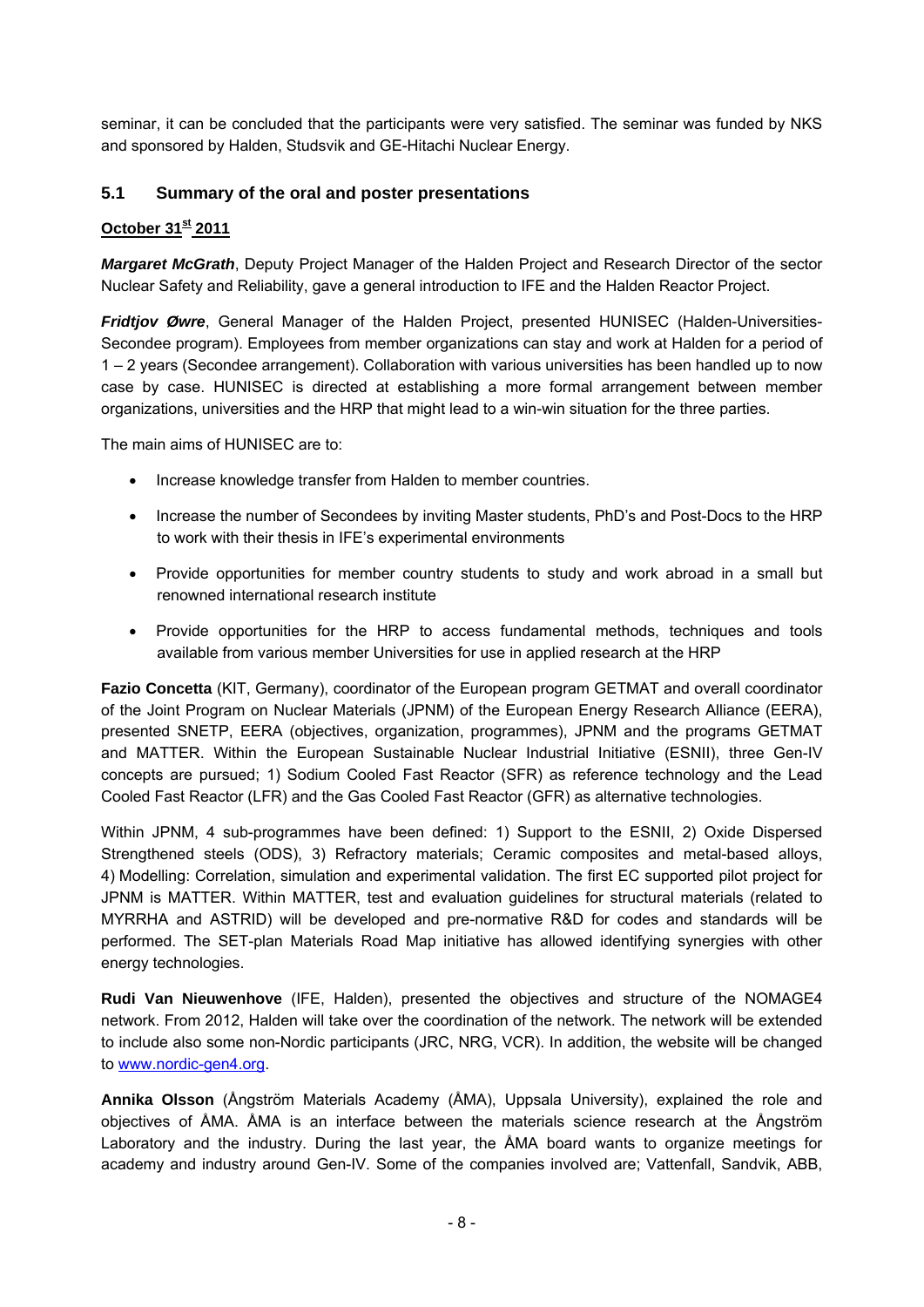Outokumpu, OKG AB (Oskarshamns Kraftgrupp AB, part of the E.ON group) and Uddeholm (steel producer).

**Peter Szakalos**, KTH, **Ane Håkansson,** Uppsala University and **Christian Ekberg**, Chalmers University of Technology gave an overview (combined talk) of the GENIUS project (see [http://genius.kth.se](http://genius.kth.se/)). GENIUS is a science council funded collaboration between KTH, Chalmers and Uppsala University, aiming at developing technology necessary for safe and economic deployment of Generation IV nuclear reactors, in particular the lead cooled fast reactor. The coordinator is Janne Wallenius professor in reactor physics at KTH. The project is organized in three major focus areas: Fuel development, Materials research, Safety and security. In the fuel work package of GENIUS a national laboratory for development of advanced Generation IV fuels has been set up and is partially in operation since 2011. The laboratory will permit fabrication of solid solution nitride fuels as well as composite oxide fuels.

**Hamid Aït Abderrahim**, Deputy Director-General of SCK-CEN and Project Director of MYRRHA, presented the MYRRHA project, the international collaborations and the MYRRHA International Consortium. MYRRHA (see [www.myrrha.be](http://www.myrrha.be/)) is an Accelerator Driven System (ADS) in which a high energy proton beam is coupled to a subcritical core, resulting in a significant fast neutron source. MYRRHA will be a multipurpose facility for fuel and materials research, for production of radio-isotopes, silicon doping, fundamental research, fusion and waste. Using transmutation, it is possible to obtain a factor 1000 reduction in the required storage time for nuclear waste. Belgium has committed 40 % of the required investment, while the remaining 60 % has to come from an international consortium. The total cost is estimated to be EUR 960 million. Full operation is expected to be from 2023.

**Milan Tesinsky** (KTH, Sweden) gave a presentation on the impact of americium (Am) on the transient analysis of the European Lead System (ELSY). From September 2006 to March 2010, the ELSY project developed a very innovative pre-conceptual design of an industrial plant for electricity production that can close the fuel cycle. The LEADER project, financed in the frame of EU-FP7, started on April 2010 from the results achieved by ELSY with an in-depth analysis of the actual reactor configuration.

The effect of Am on the effective delayed neutron fraction, the Doppler constant and the coolant void worth were investigated by means of the Monte Carlo SERPENT. The following transients were considered: Unprotected Transient Over Power and Unprotected Loss of Flow. Peak fuel temperature and peak cladding temperatures increase significantly with increasing Am content. It was concluded that the reference design of ELSY was not suitable for Am recycling. It was pointed out however that this problem could be solved by the use of nitride fuel.

**Youpeng Zhang** (KTH, Sweden) gave a presentation on the transmutation of Americium in Sodium Cooled Fast reactors. Americium is a troublesome element as 1) it has a high radiotoxicity, 2) it is longlived and 3) it is non-transmutable in a LWR. Its presence causes also difficulties in spent fuel handling. Using a fast spectrum, it is possible to transmute Am. SERPENT model calculations were performed for three cases: 1) BN600 reactor (in operation), (U, Pu, Am)O<sub>2</sub> fuel, 2) IFR reactor (U, Pu, Am)Zr fuel and 3) BN1200 reactor (under construction), (U, Pu, Am) fuel. It was concluded BN1200, loaded with nitride fuel is the most efficient facility to transmute americium.

**Sten Anders Wilson**, (Sandvik, Sweden) gave a general presentation on Sandvik's products. The Sandvik Group consists of 3 business areas: Tooling, Mining and Construction and Materials Technology and the talk concentrated on products by Sandvik Materials Technology: Steam generator tubes, fuel cladding tubes, tube and pipe for nuclear power applications, wire, strip and bar products for nuclear fuel components and welding materials. Materials of interest are; alloy 690, alloy X-750, alloy 718, alloy 800, Zr2, Zr4, Zirlo, 316L, 12R72(15Cr15NiMoTi), 2.3Cr1MoNiNb and 9Cr1Mo.

**Wenyue Zheng** (CanmetMATERIALs, NRCan, Canada) gave an overview of the research in Canada on materials for use in supercritical water in relation to the CANDU-SCWR concept. Many new facilities for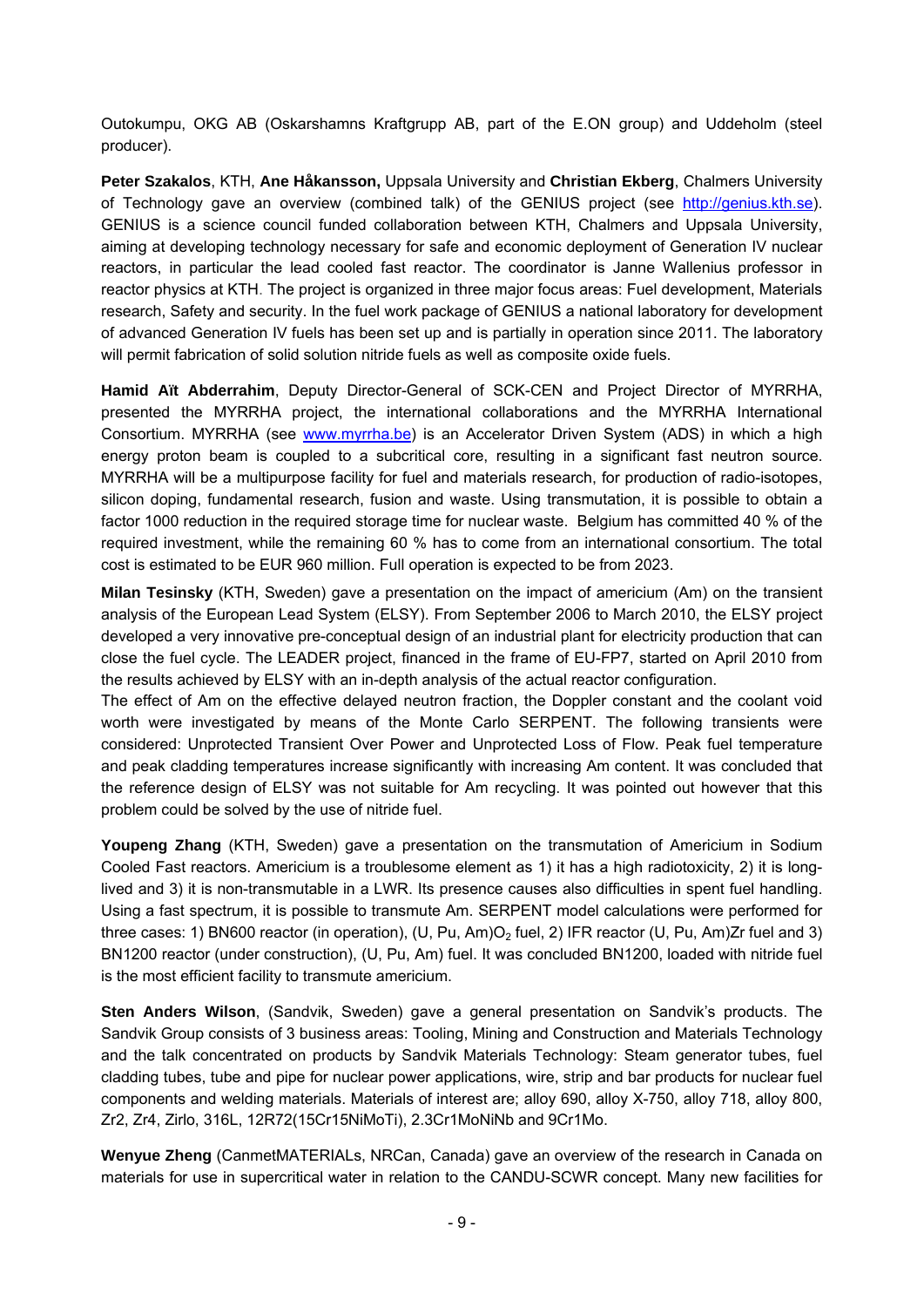materials R&D exist, or are being set up. Presently, there are 5 SCWR Material Research Projects, 8 SCWR Chemistry Research Projects, 5 SCWR Thermal Hydraulic Research Projects and 5 SCWR Research Safety Projects. The CANDU-SCWR will retain the main CANDU features (modular fuel channels, heavy water moderator) but will operate with supercritical water at a pressure of 25 MPa and an outlet temperature up to 625 °C. Stress corrosion cracking was studied in SCW on SS316, SS310 and Inc 625. The smallest crack depths were observed in Inc 625 and the largest in SS316. It was also found that (collaboration between MTL, AECL-CRL, VTT) that there is a significant effect of grain size on Stress Corrosion Cracking (SCC) susceptibility, with the lowest corrosion rate for the fine grain alloys. The effect of oxygen on corrosion was studied in various alloys, including ODS steels. The second phase of the Canadian program focuses on: 1) Research necessary to develop a viable fuel-channel design, 2) GIF SCWR Fuel Qualification Loop Project, inc. materials R&D, 3) Develop key technical solutions needed to implement the Canadian SCWR concept.

#### **1st November 2011**

**Jesper Ejenstam** (KTH, Sweden) presented an evaluation of experimental FeCrAl alloys in liquid Pb. Novel experimental FeCrAl alloys, with 10 wt.% Cr and 4-8 wt.% Al, were exposed to liquid lead, containing 0,1 wt. PPM O, at 550°C for 2500 h. The study aimed at evaluating the corrosion resistance of the experimental FeCrAl alloys, and to compare them with commercial FeCrAl alloys. The chromium content of the experimental alloys were lowered in order to try to make them resistant to spinodal decomposition, a embrittlement phenomenon that occurs at about 475°C, which is about the same temperature as the operating temperature of a lead cooled fast reactor. The commercial alloy, Kanthal APMT (22 wt.% Cr and 5 wt.% Al), and experimental Kanthal AF (21 wt.% Cr and 5,3 wt.% Al) showed good performance with thin comprehensive aluminium rich oxides formed on the steel surface. All experimental alloys showed deteriorated oxidation properties in comparison with the commercial alloys, mainly due to the lower chromium content. However, it could be seen that higher aluminium content was beneficial for the oxidation properties, with less internal oxidation. The effect of small additions of rare earth metals (REM) was also shown, and the alloy without addition of REM (10 wt.% Cr and 6 wt.% Al) showed poor oxidation properties with an inward growing spinel and an outward growing magnetite scale. It should be mentioned that none of the novel experimental FeCrAl alloys were optimized in REM additions, which is crucial for the oxidation properties. However, in comparison with 15/15 Ti, an austenitic reference material for nuclear applications, all of the experimental alloys showed good performance regarding oxidation properties. The experimental alloys showed oxide thicknesses in the range of 1-25 µm, whereas the austenitic 15/15 Ti show an oxide thickness of about 25 µm in the same environment.

**Serguei Gavrilov** (SCK-CEN, Belgium) discussed the material issues for design and licensing of the MYRRHA ADS system. The following topics were discussed: 1) The role of materials research for MYRRHA development, 2) Challenges, 3) The Myrrha materials program. Some important material data (needed for the design) are still missing, such as basic characteristics of candidate materials (T91, SS 316L, 15-15Ti), the effects of Liquid Metal Embrittlement (LME) on materials properties, SCC, et. It was also pointed out that the existing material properties in codes are derived from the results of multiple tests performed on multiple material heats and that the "distance" between single experimental data points and the "material property for design" is often quite large. In addition, many existing experimental data are inconsistent, probably because some important parameters were not reported. Because of the limited experimental capacity (and the limited number of liquid metal fast reactors), absence of accepted test procedures, big scatter of test results and the limited understanding of the underlying phenomena, wide safety margins have to be applied for the design. The MYRRHA materials R&D program was explained in more detail. One of the important issues mentioned were the development of testing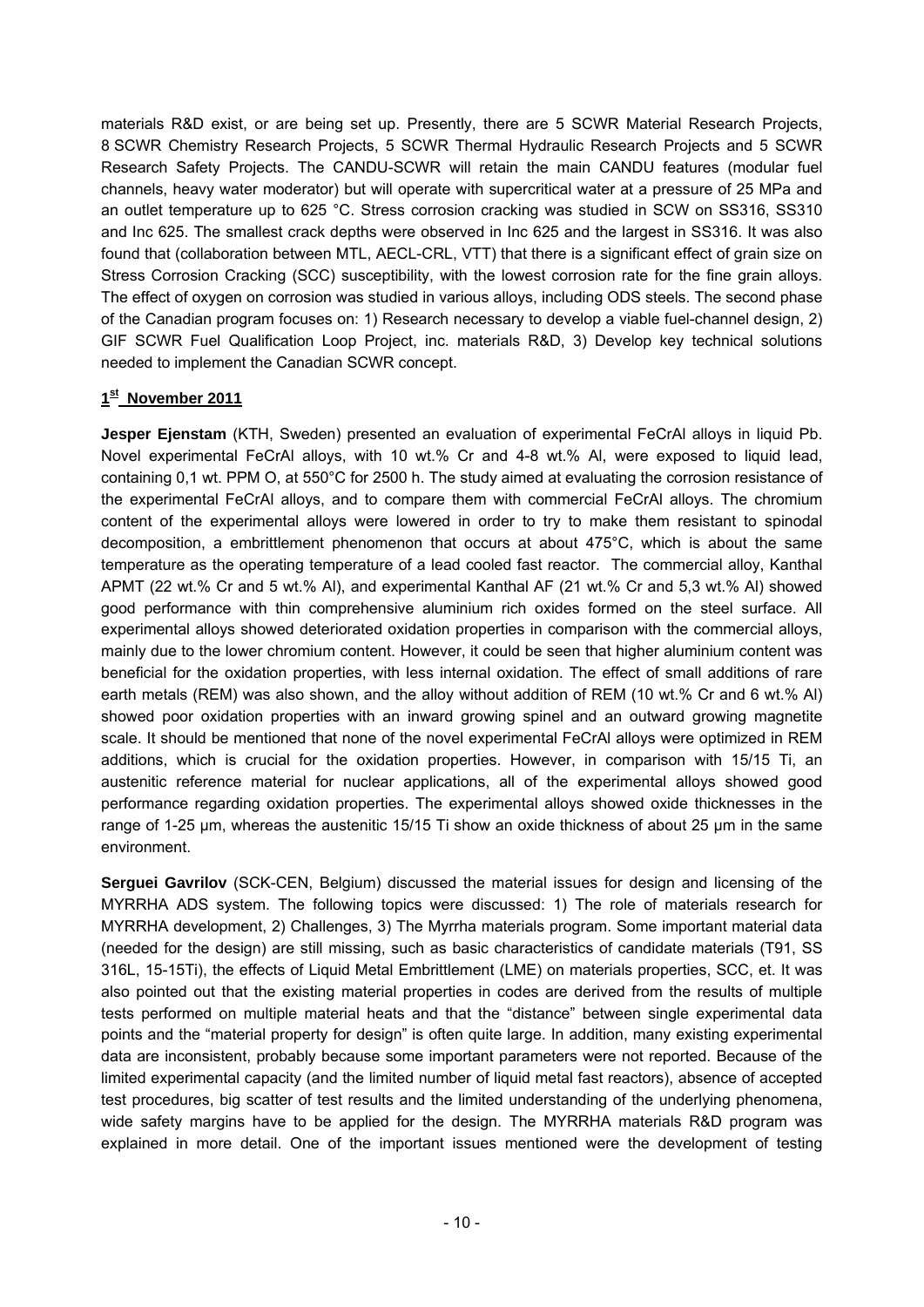procedures, which are dealt with through the FP7 MATTER project. Another important issue is the development of the required testing infrastructure.

**Rudi Van Nieuwenhove**, (HRP, IFE) presented an overview of the activities of the Halden Reactor Project (HRP) into research for Generation IV reactors. IFE/HRP, in collaboration with Risø DTU, performed a detailed study on an in-pile SCW loop in the Halden reactor. As no funding could be obtained from the Norwegian Research Council (Norske Forskningsrådet), HRP will now try to find external partners for co-funding this loop. The many advantages of the SCW reactor concept were pointed out: 1) No need for steam generator, 2) Many years of experience with supercritical fossil-fuel fired power plants, 3) Compact design, 4) Water as coolant (simplifying inspection), 5) Low coolant mass flow rates, 6) Less susceptible to earth quakes, 7) Corrosion can be managed, 8) Existing materials and fuels can be used. Further, the myth of the SCWR being a thermal reactor (by definition) was debunked. Reference was made to fast SCWR concepts developed in Japan and China. These fast reactors are also capable of breeding fuel and burning actinides. Therefore, it was argued that the SCWR should not have been left out of the ESNII /SNETP road maps and that this point should be reconsidered.

Instrument development for Gen-IV at the HRP focuses on the development of very high temperature LVDTs, development of electrochemical potential sensors and crack growth measurements in liquid metal. At present, HRP is the only producer of ECPs which can operate in supercritical water.

Various coatings are under investigations: TiAIN, CrN and ZrO<sub>2</sub>. Coating by CrN was shown to be well suited for SCW, while coating by ZrO<sub>2</sub> is best suited for use in liquid lead. In-pile tests on instruments and coatings are on-going in the Halden reactor.

**Thomas Schulenberg** (KIT, Germany) presented the plans for in-pile testing of a small scale fuel assembly under supercritical water conditions. The out-pile SCW-loop, presently in operation in Řež was described. It is planned to install this loop in the LVR-15 reactor at Řež such that in-pile tests of a fuel assembly under SCW conditions become possible. Out of pile validation tests of a test section with 4 electrically heated fuel rods will be performed at Shanhai Jiaotong University in China in the supercritical water loop SWAMUP. For the in-pile tests in LVR-15, it is planned to load 4 fuel rods. The conditions (temperature, pressure, linear heat rate) for the in-pile tests are based on the predicted conditions in the HPLWR reactor concept. The aim of the European project SCWR-FQT (which runs from January 2011 to December 2013) is to license the supercritical water loop at Řež as a nuclear facility. In this project, a test facility will be analysed under normal and accident conditions. An emergency coolant line has been included for cooling the fuel in case of pressure loss in the loop. The material options for the cladding material presently considered and studied are 1.4970, TP347H and 316L.

**Sami Penttilâ** (VTT, Finland) gave a presentation on the effect of surface modification on the corrosion resistance of 316L in supercritical water conditions. This work was made in co-operation with CANMET, Canada. One of the critical technological issues in SCWR is the materials for fuel cladding and core components and at this point, no single alloy has received enough study to ensure its long-term performance under SCW conditions up to 650 °C. Results were presented on the impact of the surface condition (as-machined, or ground with papers of different grit sizes (600 and 1200)) on corrosion of 316L. Tests were carried out in the SCW-loop at VTT at 650 °C and 250 bar with exposure times between 1000 h and 3000 h. The samples were analysed by means of weight gain, Scanning Electron Microscopy (SEM), Energy Dispersive X-ray Spectroscopy (EDS), Focused Ion Beam Microscopy (FIB) and Transmission Electron Microscopy (TEM). Best corrosion resistance was observed on the asmachined samples. The protectiveness of the thin protective oxide films extended at least up to 3000 h. The thin oxide film had a maximum chromium concentration of about 50 %. This high chromium content was attributed to outward diffusion (from the base material: 316L) through a fine-grained re-crystallized layer.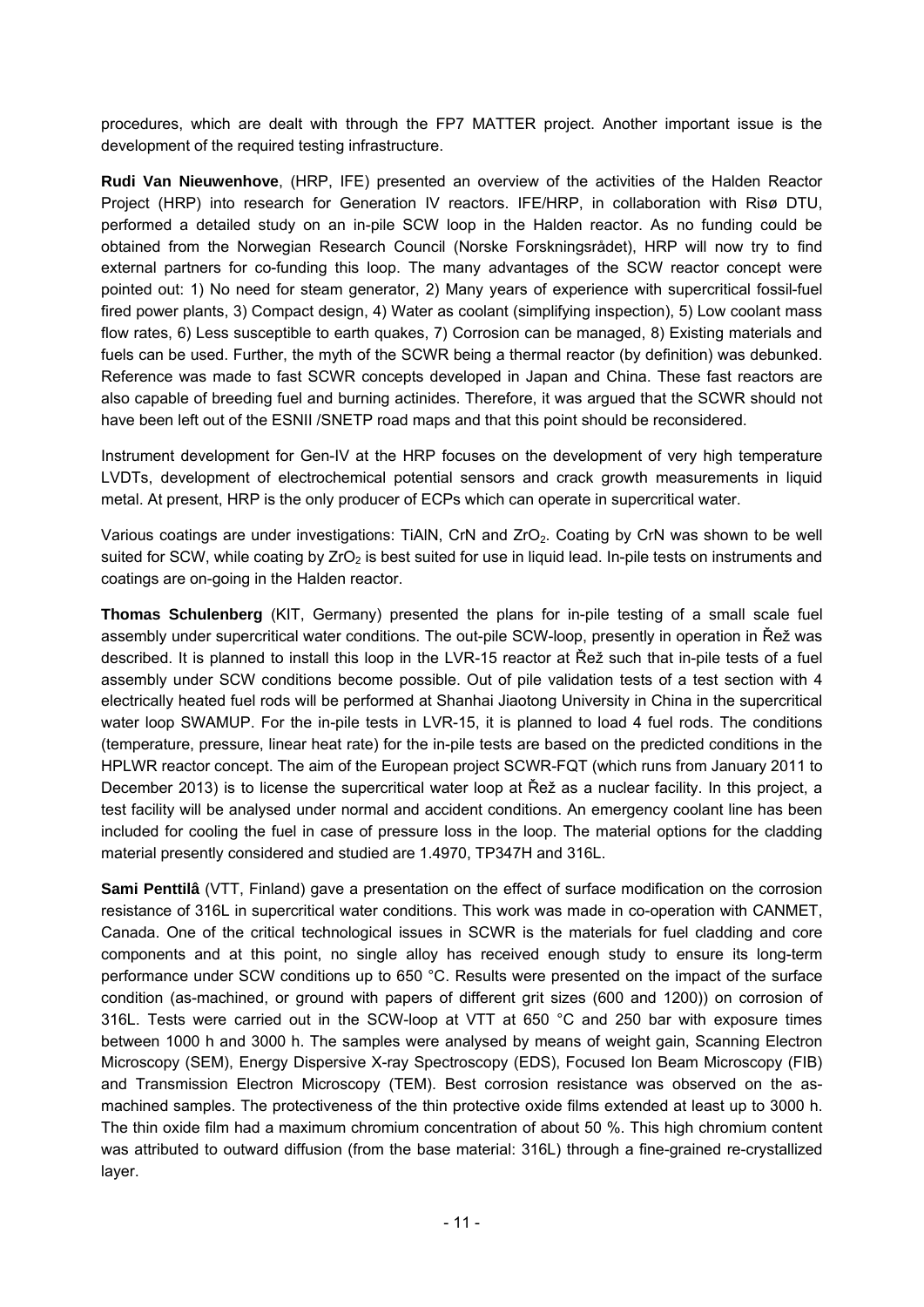**Marketa Zychová** (Research centre Rez, Czech Republic) presented the water chemistry for SCW. First, an overview was given of the water chemistry used in fossil-fuelled supercritical water-cooled power plants. A fossil-fuelled (FF) SCW plant is presently under construction, namely Ledvice 6 Power Plant. By using the proper water chemistry, it is possible to reduce corrosion product transport and release, to optimize the thermal performance and to maximize component life. In FF SCW plants, one uses a combination of ammonia and hydrazine but also chelate is used to increase the thermal conductivity of iron oxide deposits. The selected water regimes for the SCW reactor are presently those based on the boiling water reactor (BWR), namely normal water chemistry (NWC) or hydrogen water chemistry (HWC) in with a certain amount of dissolved hydrogen. For the SCWR, the main problem is however the great difference between input and outlet temperature. This changes for instance the solubility of gases and corrosion products. It is important to reduce contamination by corrosion products for the good operation of the turbines. This is important as no recirculation loops are foreseen to provide purification and treatment of the medium. Next, the facilities at the Research Centre Rez (part of the Nuclear Research Institute Group (NRI)) were discussed. The SCW-loop set-up was explained in more detail. At present, the loop is located in a separate building for out-pile testing. It is planned to install this loop in the LVR-15 reactor.

**Radek Novotny** (JRC, The Netherlands) gave a presentation on corrosion and SCC material testing at JRC IE Materials research at JRC is performed in the framework of the Mattino project (Material performance for innovative reactor systems) which includes studies for the HPLWR and the FQT SCWR EU projects. JRC has several autoclaves for SCW and a SCW loop for materials testing. Testing is performed by the potential drop techniques (DCPD), acoustic emission and electrochemical methods. Whereas most Stress Corrosion Cracking (SCC) tests have been conducted using Slow Strain Rate Testing (SSRT), a bellows loading test system has been developed at JRC. This system has several advantages such as reduced size and that there is no need for movable parts going through the top seal. Precracked Charpy type specimens have been tested. Results on AISI 421 (8Cr18Ni10Ti) were shown. Crack growth rates in SCW were found to be significantly lower in SCW as compared to BWR. A new, double-bellows type of lading device has been developed in which one bellows is used to compensate for the environmental pressure.

**David Powell** (GE, Hitachi, UK), presented fuel recycling using the PRISM reactor concept. The Nuclear Fuel Recycling Centre (NFRC) produces PRISM fuel from the recycled uranium and long-lived isotopes. The short-lived isotopes are isolated into stable waste forms. PRISM is a recycling reactor which consumes waste and U235 and produces power (400 W/cm<sup>3</sup>). A PRISM power block consists of two sodium-cooled reactors which drive one turbine (622 MWe output). Safety is guaranteed through passive decay heat removal and automated safety grade actions. Because it is a relatively small, simple and modular structure, capital and investment risks are reduced. PRISM can also operate as a Pu burner. This is an important aspect in view of the 82 tonnes of Pu presently stored at Sellafield (and expected to grow to 100 tons). Using Pu as fuel minimizes Pu transport and ensures proliferation resistance. PRISM is ready for deployment and is claimed to be the most advanced Gen-IV reactor and the waste storage needs are reduced significantly.

**Larry Nelson** (JLN Consulting, USA) could not attend the meeting due to problems with his flight. He sent however his presentation entitled "Advanced Radiation Resistant Materials (ARMM) Program". Existing alloys used for LWR reactor internals have been known to degrade in less than 40 years. The operating life on the other hand is being extended to 60 years and operation beyond 80 years is under consideration. Therefore, component replacement may be required in some reactors. Existing alloys may not ensure economic operation to the end of the extended life because of IASCC, decrease in fracture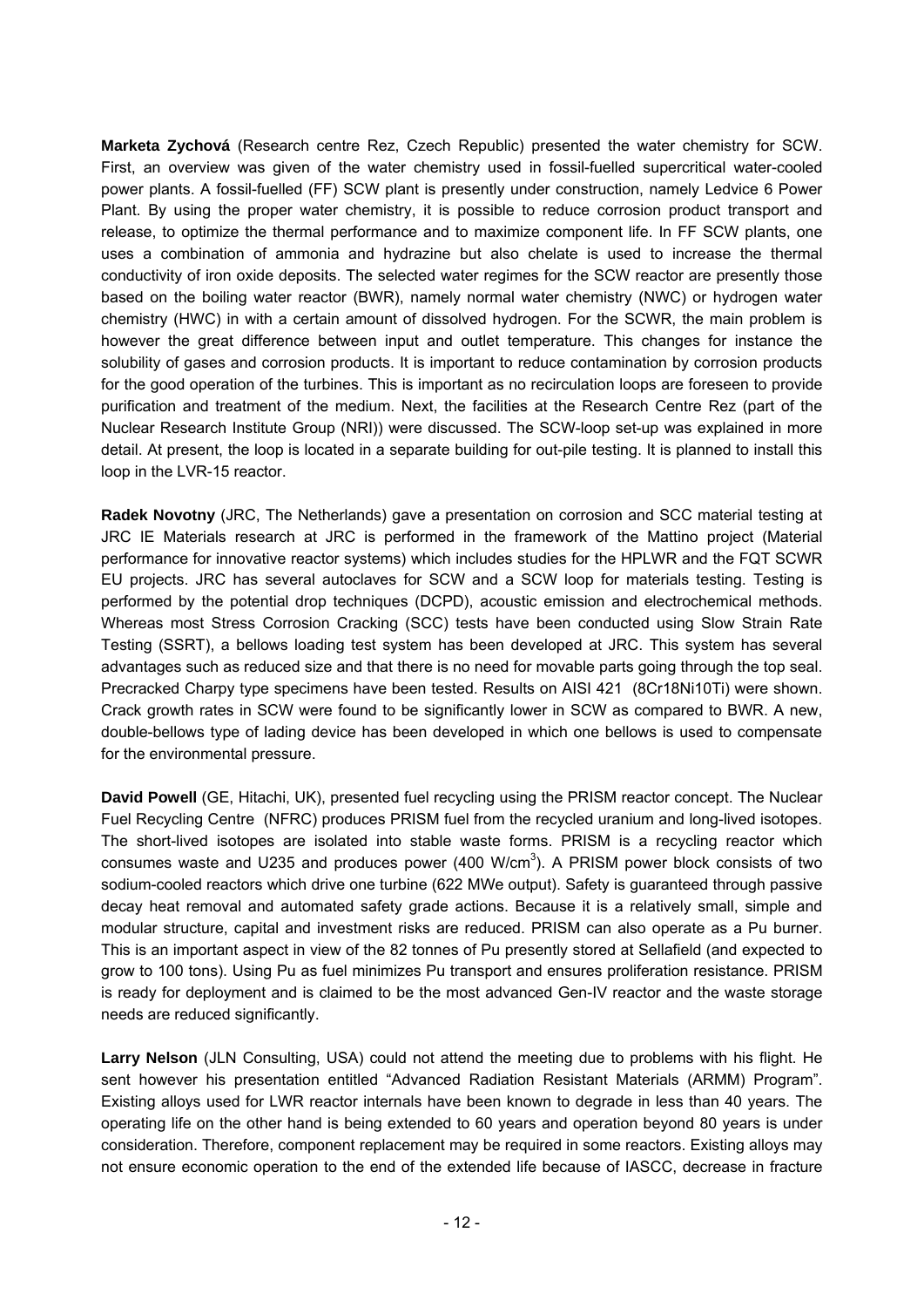toughness or swelling. Advanced materials will allow reactors to be operated with greater efficiency, characterized by lower maintenance, inspection and repair costs. The motivation for setting up the ARMM program is based on the fact that research on irradiated materials is often too costly for one organization to sponsor. The objectives of the ARMM program are: 1) By 2021, to develop and test a radiation resistant alloy within the current commercial alloy specifications, 2) By 2024, to develop and test a new advanced alloy with superior radiation resistance. A 10 year program, cooperatively sponsored, will start in 2012. The program workscope will be defined by sponsors and managed by EPRI.

**Rune Hoel** (MOTecH plasma, Norway) gave a presentation on Pulse Plasma Surface Treatment (PPST), a technique used for wear, corrosion and diffusion protection. This technique is performed at low temperatures (preserving core properties like toughness, creep, ductility) and could find applications in the nuclear industry, and more particularly to Gen-IV reactors. The technique is a plasma surface treatment and not a coating. It can be applied to very large surfaces of complex geometry and even the inside of pipes can be treated. Different types of materials can be treated such as carbon steels, low alloy steels, stainless steels, inconels and titanium alloys. The hardness of the materials can be improved significantly, thereby reducing galling and wear. For hydrogen diffusion studies, the work is carried out in collaboration with IFE.

**Sunniva Rose** (UiO,Norway) discussed the potential of using thorium in existing reactor designs. The motivation behind this is to economize the available uranium resources and solve (minimize) the waste problem. The waste production with Th is smaller because of the smaller capture to fission ratio of U233 (derived from Th232) is smaller for U233 as compared to Pu239 (derived from U238). In existing reactors, a self-sustained Th cycle is not possible and one still depends on the existing U/Pu cycle. In the future (using Gen-IV concepts), such a self-sustained Th cycle will however be possible. At IPN Orsay and LPSC Grenoble, MCNP codes have been developed (MURE) for reactor evolution calculations. It is a precision research code, well adapted to innovative systems and fuels and it is open source, available at NEA. A study (by S. Rose, J.N. Wilson, et. al.) to minimize actinide waste has been made based on multi-recycling of thorium. Using multi-recycling, a 50 % reduction in natural uranium needs can be obtained. Further, actinide cross sections were examined experimentally at OCL and SAFE (Oslo).

**Jaap G. van der Laan** (NRG, the Netherlands), presented the activity at NRG (at the HFR reactor at Petten) on testing of fuels and materials for next generation reactors. The three main pillars of the NRG Research & Development are 1) Fast Breeder Reactors and P&T, 2) LWR (SCWR), (V)HTR cogeneration, being in line with the European nuclear R&D strategy as laid down by the SNETP. R&D work at NRG is either funded commercially, 50%-50% share cost by EU and NRG via European framework programs, or by NRG internal budgets. NRG is participating in several European Framework programs (ACSEPT, ADRIANA, ANDES, ESFR, GOFASTR, LEADER, CDT, FAIRFUELS, F-BRIDGE, GETMAT, MATTER) and now also PELGRIMM, ASGARD and SEARCH. A major challenge for transmutation fuels is helium production as this leads to fuel swelling (and consequent fuel-cladding interactions) and He-release (increase in pin pressure). The BODEX project aims to investigate these effects by including boron to produce the helium. PIE is still on-going. Within the FAIRFUELS project, NRG conducts two irradiations in 2010-2012, namely MARIOS and SPHERE in which americium containing fuel will be investigated. Further, irradiations in liquid lead bismuth eutectic (LBE) are performed to examine the compatibility of 316L and 9Cr steels with LBE. Within MATTER, stress corrosion cracking is being examined on CT specimens (9Cr steel). Several studies regarding the VHTR are on-going and NRG is also involved in the ARCHER (Advanced High-Temperature Reactors for Cogeneration of Heat and Electricity Research and Development), a new HTR European FP7 R&D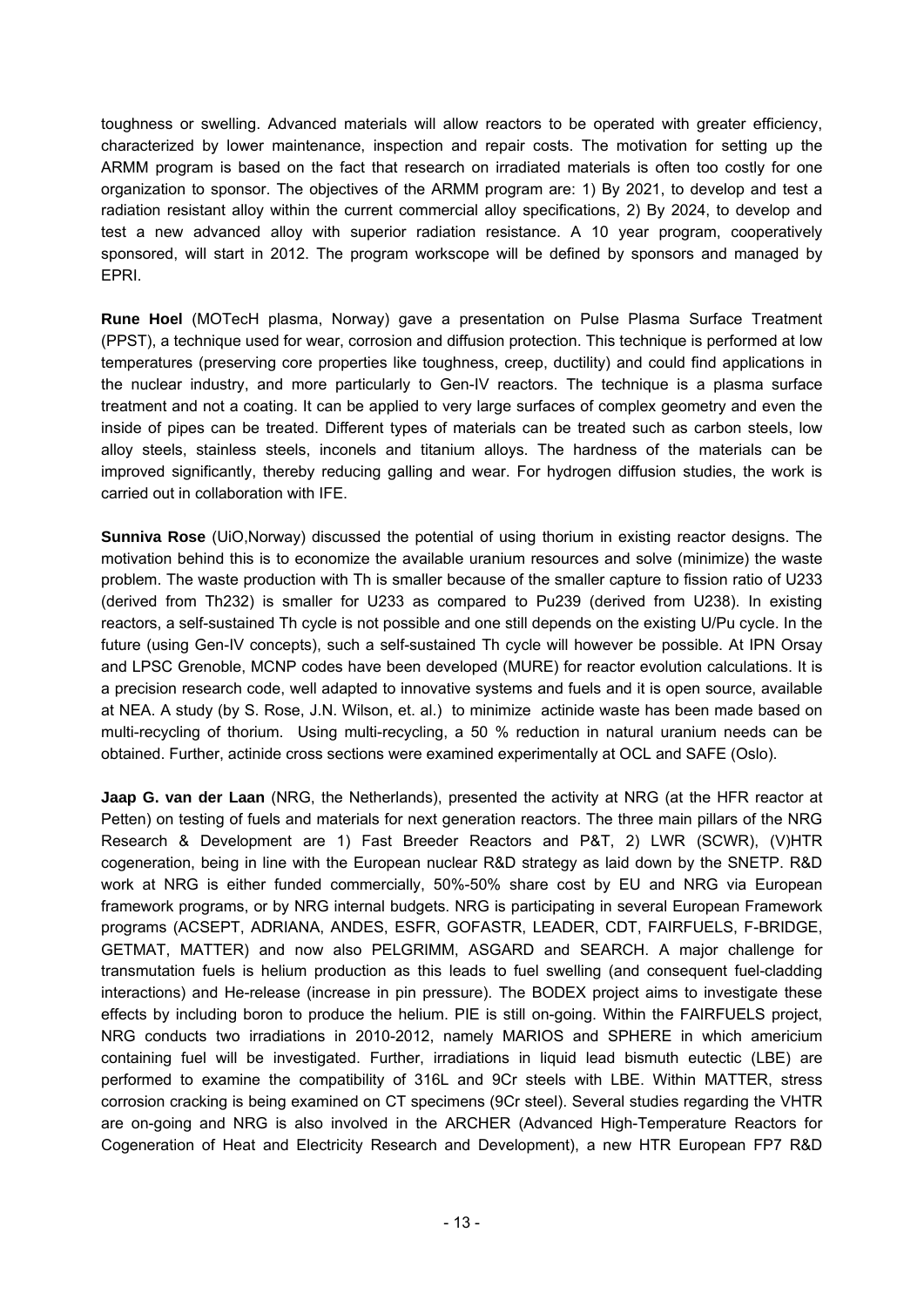program. NRG is also doing research in the field of fusion (ITER, vessel, bolt materials, weldability of neutron irradiated SS-316L(N) steel, etc.).

**Tor Bjørnstad** (IFE, Norway) gave a presentation on the extraction of Th from Norwegian mineral resources. The available Th resources in Norway are estimated to be 132000 tonnes of Th metal. The many advantages of using Th were listed. Breeding in the Th232-U233 cycle can be obtained in thermal, epithermal and fast reactors. The fission product release rate from Th is a factor 10 less than that from UO2 and the disposal time from spent fuel is 500 years, as compared to 200000 to 500000 years for U based fuel. Significant amounts of the highly radioactive 232U and strong gamma-emitting decay products necessitates however remote and automated reprocessing and fuel fabrication.

The experience of Th fuels and fuel cycles is very limited as compared to UO2 and (U,Pu)O2. Further research and investigations are needed before massive investments into commercial utilization. The presence of thorium in the Fen area in Norway was explained in more detail. Most of the thorium there is in the form of thorianite and is present together with silicium, calcium, iron, phosphorous. Many physical and chemical methods of Th extraction from the ore were explained.

**Anna-Maria Alvarez Holston** (Studsvik, Sweden) described In-pile and Out-pile methods to predict fuel cladding failures. The effect of burn-up on fuel cladding, fission gas release (FGR) and pellet expansion was described in detail. Special attention was paid to pellet cladding interactions (PCI) leading to stress corrosion cracking (enhanced by fission products such as iodine). Hydrogen embrittlement and delayed hydride cracking are important, though they are not observed in the statistics. This can be due to the fact that, in visual inspection, the macroscopic features are almost identical to PCI failures, i.e. axial cracks. Up to 3000 wppm H, Zr-alloy claddings are ductile (at room temperature) but due to the temperature gradient in the cladding, the hydrogen concentration can peak at 9000 wppm in the outer rim, causing a very brittle structure. The importance of ramp testing was stressed because otherwise one can miss conditions that trigger certain failure mechanisms.

**Barbara Oberländer** (IFE-Kjeller, Norway) gave an overview of the material characterization capabilities at IFE Kjeller (NMAT). NMAT supports the JEEP II reactor and the Halden reactor with fuel and hot cell services. NMAT is responsible for PIE of nuclear materials and fuels, for the fabrication of fresh standard and experimental nuclear fuel, refabrication and instrumentation of pre-irradiated fuel, nuclear waste handling, intermediate storage and safeguarding. The PIE includes a wide range of non-destructive and destructive test methods. These methods are important also for the investigation of Gen-IV materials and fuels. Irradiated steels, zircaloy and fuels can for instance be analysed by an analytical SEM (on replicas or miniature specimens). Irradiated fuel can be examined visually, by metallography and ceramography and it is possible to perform hydrogen analysis and tensile testing. For the fabrication of test samples from irradiated materials (such as CTs, tensile specimens) a remotely handled milling machine in a hot cell is available. Irradiated inserts can also be welded on CT specimens for crack growth measurements (by means of the DCPD technique).

#### **Posters**

#### *Thorium resources in Norway and potential applications in Generation-IV reactors,*

 *Øivind Berg, Svein Nøvik, Institute for energy technology, OECD Halden Reactor Project* 

Norway has one of the major thorium resources in the world, about 15%. The listed resources of 170 000 tonnes have a potential energy content which is about 50 times larger than all oil&gas extracted to date by Norway, plus that of the remaining reserves. The most promising resource of thorium enriched minerals are found in the Fen Complex in the Telemark County 120 km South West of Oslo with thorium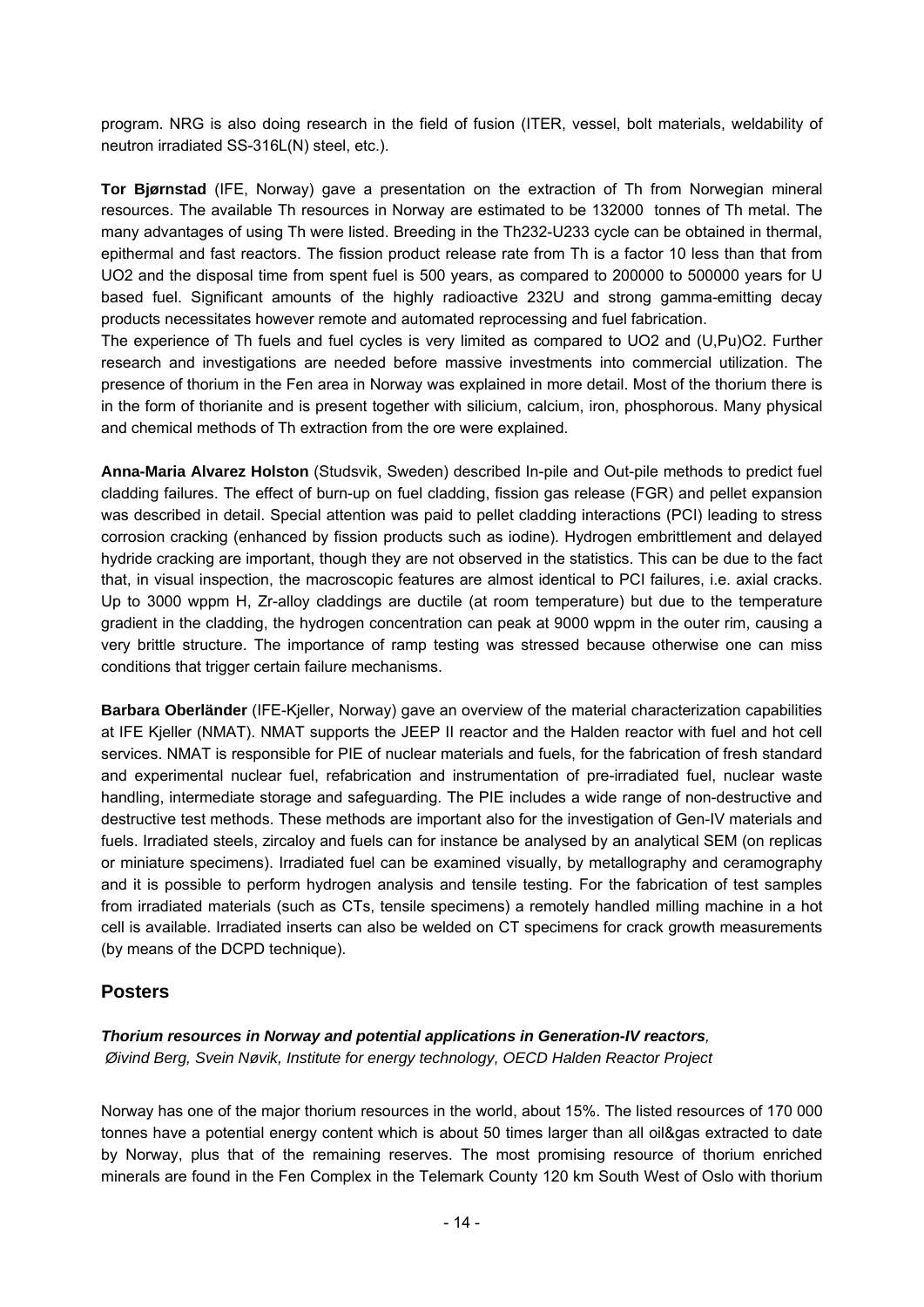amounting to about 0.1–0.4 wt% (weight per cent).This paper provides more details about the resources and proposes new research activities to determine more precisely the amount of thorium available and distribution of thorium in the rock minerals. One challenge identified in earlier studies is that the minerals are so fine-grained (less than 40 micrometers) which means that thorium cannot be extracted with satisfactory recovery using traditional techniques. Various combinations of physical and chemical methods as candidate technologies for thorium extraction in these rocks are discussed. The potential benefits of using thorium vary depending on the type of reactor considered. Focus is put on the Molten Salt Reactor (MSR), one of the Gen-IV options. The overall objective is to initiate activities that can provide more knowledge to further assess whether thorium in Norwegian rocks can be defined as an economical asset for the benefit of future generations.

#### *Assessment of Feasibility of Thorium Fuel in BWRs R. P. J. Vanhanen and P. A. Aarnio*

Uranium fuels consist of fissile U235 nuclide, fertile U238 nuclide and bred fissile Pu239 nuclide. Thorium fuels exchange some of U238 for fertile Th232 which breeds fissile U233. The U233 nuclide has favourable neutronic properties compared to other fissile nuclides mentioned. We restrict the study to oxide fuels. First we compare two lattice calculation codes to assess their capability to predict the behavior of thorium fuel. Deterministic licensing level code CASMO-4E [1] is compared to a Monte Carlo code Serpent [2]. ENDF/B-VI based libraries are used for both codes, although no libraries with the same release were available. The main interest lies in the group constants and discontinuity factors which are used by higher level reactor analysis codes. The differences between results of the codes do not grow when uranium fuel is switched to thorium fuel. Second we design five new thorium fuel assemblies and compare them to a reference uranium fuelled assembly. Both high and low thorium content variations are considered. The reference assembly is a 10x10 BWR assembly with a 2x2 water tube in the middle. For simplicity, the assemblies have no axial variation. The thorium assemblies are designed so that their energy output will be approximately equivalent to the uranium assembly. The U235-U238-Th232 90Th mixture, pin pitch, pin radius and gadolinium content are varied in manual local optimization. Design objectives, compared to the reference assembly, are more negative reactivity feedbacks, lower local power peaking factor, lower 235 92U usage and steadier decline of the multiplication factor. The generated libraries of group constants are used in whole reactor simulation using advanced nodal code SIMULATE-3 [3]. The reactor analysis is simplified by considering only a single assembly type running an equilibrium cycle. Only current industry practice of once-through fuel cycle is considered. Parameters of interest include power peaking factors corresponding to thermal margins, discharge burnups, coefficients of reactivity and shutdown margin. None of the thorium assemblies could improve all parameters, but all designs improved on some aspects.

[1] Studsvik Scandpower, CASMO-4E, User's Manual - University Release,

SSP-09/442-U Rev 0, 2009.

[2] Leppänen, J., Development of a New Monte Carlo Reactor Physics Code. Doctoral Thesis, Espoo, VTT Publications 640, 2007.

[3] Studsvik Scandpower, SIMULATE-3, User's Manual — University Release, SSP-09/447-U Rev 0, 2009.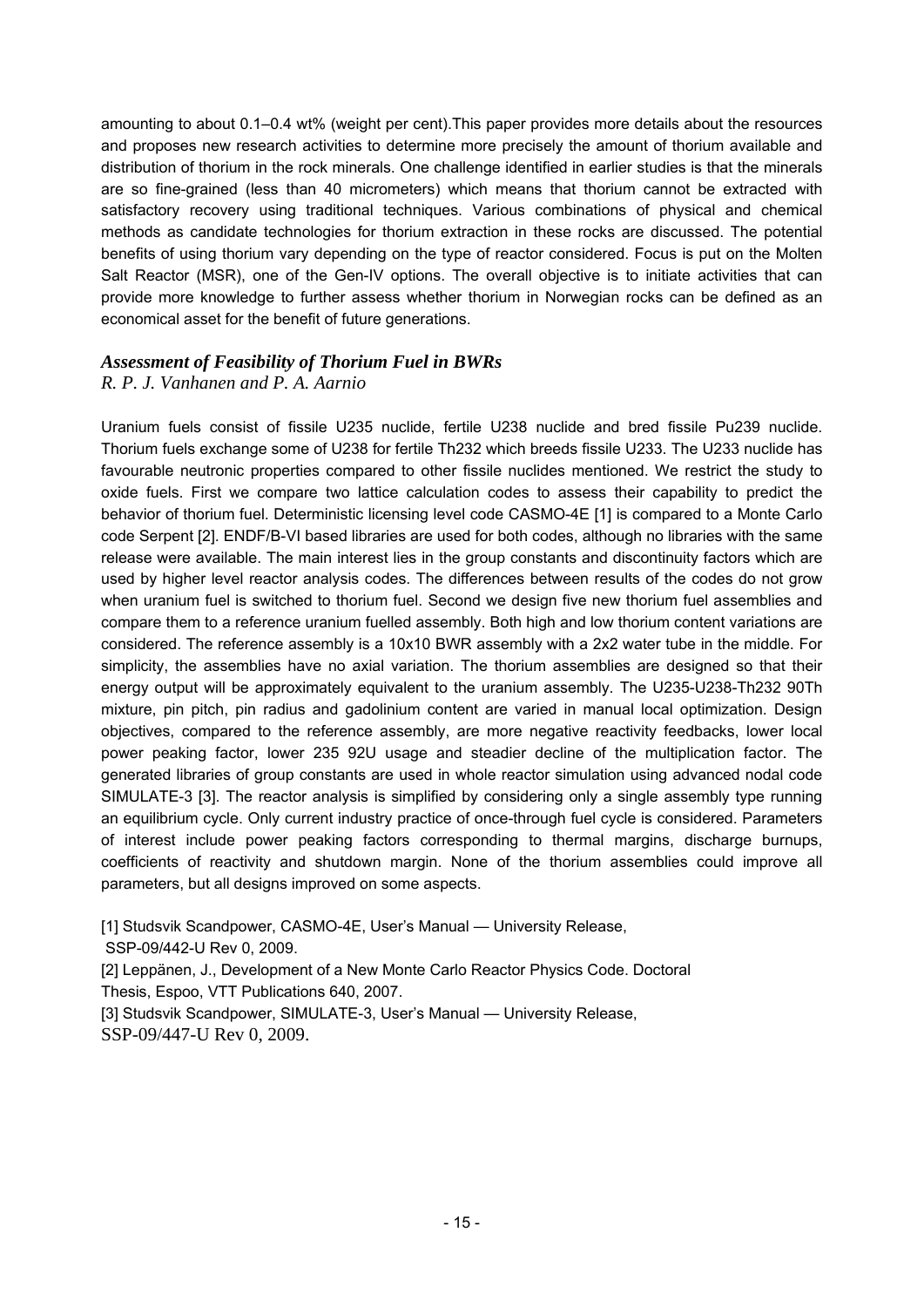#### *Pulsed Plasma Surface treatment*

Rune Hoel, MOTecH Plasma a.s., Norway

Pulsed plasma surface treatment (PPST) has been widely applied within the automotive- and tool industries for more than a decade. Such plasma assisted diffusion treatments in the form of nitriding, nitrocarburizing and oxidation have offered an environmentally friendly alternative to detrimental chemical processes. Metals which are traditionally difficult to surface-harden, e.g. NI-based alloys, may also have their structure and properties improved.

The PPST also has a potential as a cost-efficient, "green" process for applications within the nuclear industry. Various pulsed plasma processes may be applied to a wide variety of metals, ranging from simple carbon steels to stainless steels, Ni-based superalloys, and zirconium- and titanium alloys. PPST may improve the wear and corrosion properties of components, as well as producing diffusion barriers against detrimental atomic species (e.g. hydrogen).

Surfaces may be modified with excellent shape-, surface roughness- and size stability. Hence, there will be no need for costly mechanical- or thermal post-treatments. It is also relatively simple to modify the surfaces of complex geometries and to scale up the process for large components.

#### *Simulating transmutation in MYRRHA with Fluke MC-code*

Aarnio Pertti,Jarmo Jarmo Ala-Heikkilä, Markus Böhling and Eetu Latja Aalto University, School of Science, Department of Applied Physics

The MYRRHA [1] accelerator driven system (ADS) currently planned in Belgium, is meant to be a multipurpose irradiation facility for GEN IV and fusion reactor materials. Additionally, its purpose is to demonstrate and further develop the capabilities of ADS designs. MYRRHA will make use of a proton accelerator and a lead-bismuth spallation target to create neutrons for the multiplying subcritical

core. It will use U-Pu MOX fuel and liquid lead-bismuth as coolant. In addition, since it is a fast spectrum system with a very controllable neutron source, it is ideal for studying transmutation of minor actinides and long lived fission products. In this work, the performance of the MYRRHA core is simulated with FLUKA [2,3[, which "is a fully integrated particle physics Monte Carlo simulation package [4].

In the simulation the full MYRRHA core geometry and materials were modelled together with the 600 MeV proton beam hitting the spallation target, which provides the fast neutrons to the multiplying core. The simulation showed the neutron yield to be 9.9 neutrons per primary proton and energy multiplication factor 22, with which the 3.5 mA proton beam provides a power of 76 MeWth. These values are consistent with the MYRRHA design. We used the irradiation positions of MYRRHA to transmute Am-241, I-129 and Tc-99. Preliminary simulations gave the following transmutation rates: 1.3E-5 per day for Am-241, 6.9E-6 per day for I-129, and 1.2E-5 per day for Tc-99. These rates are too small to have any practical consequences. Furthermore, the amount of material to be transmuted in one batch turned out to be limited because it very soon began to decrease the neutron flux. In this specific case better transmutation rates would have been obtained by using the primary proton beam directly for the irradiation. Further transmutation simulations in MYRRHA will be performed with critical core configuration.

#### 1. http://myrrha.sckcen.be/

2. "The FLUKA code: Description and benchmarking", G. Battistoni, S. Muraro, P.R. Sala, F. Cerutti, A. Ferrari, S. Roesler, A. Fasso, J. Ranft, Proceedings of the Hadronic Shower Simulation Workshop 2006, Fermilab 6--8 September 2006, M. Albrow, R. Raja eds., AIP Conference Proceeding 896, 31-49, (2007).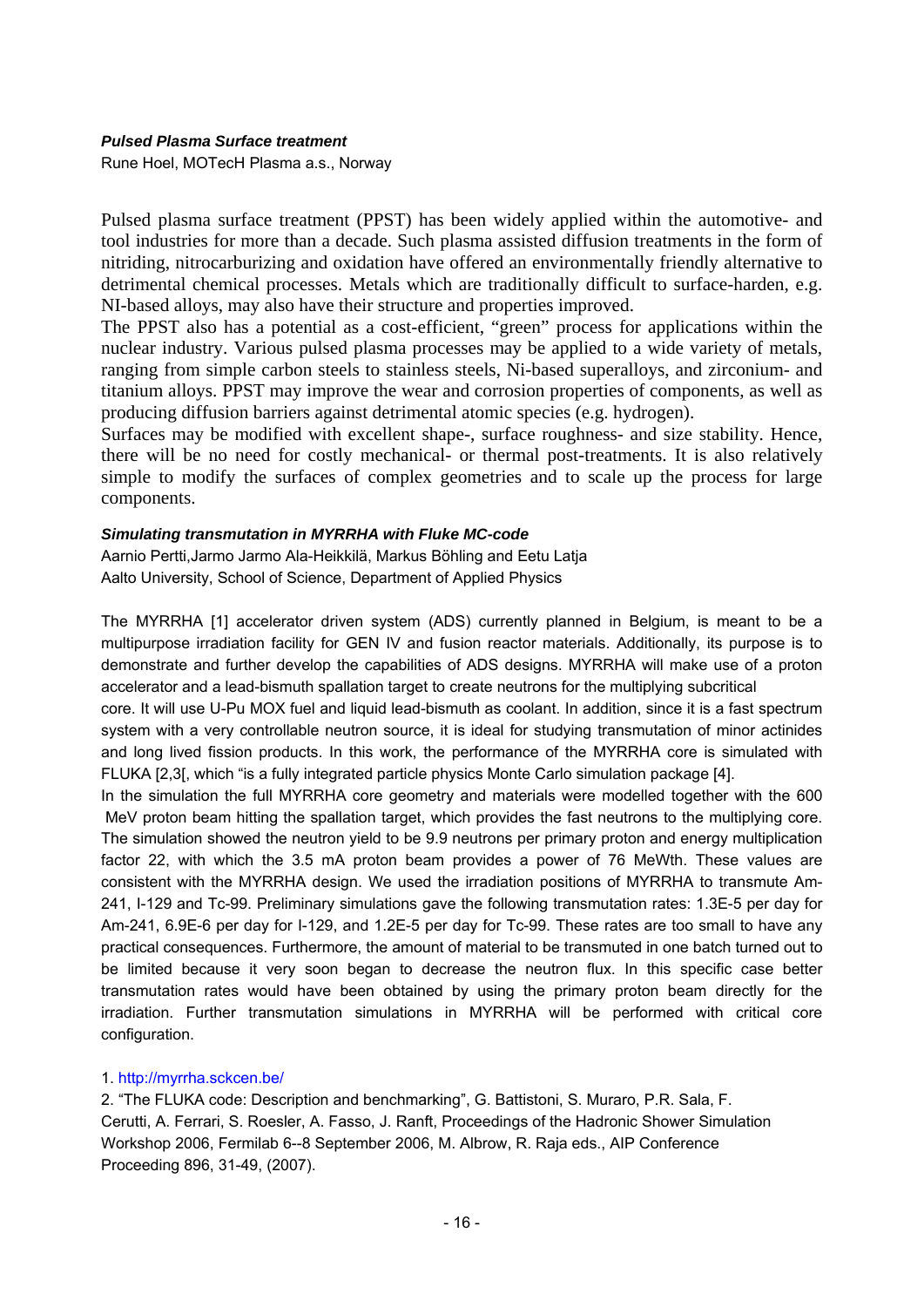3. "FLUKA: a multi-particle transport code" A. Fasso, A. Ferrari, J. Ranft, and P.R. Sala, CERN-2005-10 (2005), INFN/TC\_05/11, SLAC-R-773. 4. http://www.fluka.org/

#### *Pebble bed reactor core modelling*

Heikki Suikkanen, Ville Rintala *Lappeenranta University of Technology* 

Pebble bed type high-temperature reactors could be a viable option to provide high-temperature heat for industrial processes in addition to electricity if the economic feasibility of the concept can be proved. A well-designed pebble bed reactor also has unique safety features that do not require active safety systems. However, some open safety-related questions remain, such as, the possibility for massive oxidation of graphite fuel elements due to air-ingress into the core and the possible transport of radioactivity with graphite dust that forms in the core during operation.

In order to evaluate and prove the safety of any reactor design, well validated and reliable computer codes are needed. Generation IV reactors introduce entirely new challenges to modelling as they use exotic coolants and fuel designs. Such is the case especially with the pebble bed reactor where the fuel is in the form of coated particles inside spherical graphite elements that are re-circulated through the core. New modelling approaches are needed to model the reactor physics and thermal-hydraulics of such a reactor.

At Lappeenranta University of Technology work is being done to develop methods to model the fuel pebble interactions, reactor physics and thermal-hydraulics. In order to model the packing of fuel pebbles inside the reactor core, discrete element method is used. The method applies specific force models in resolving the interactions between individual pebbles as they are in contact with each other. Simulation propagates in constant time steps and the trajectory of a pebble is calculated after the net forces acting on it are evaluated. There is an in-house code originally developed for the modelling of granular materials in general, that has been modified and adopted for the modelling of pebble bed reactors. The code has been used for packing simulations and most recently for an earthquake transient simulation. For detailed reactor physics modelling, the Monte Carlo reactor physics code Serpent is used. The fuel elements and even the individual coated fuel particles can be defined in detail with Serpent. Serpent has so far been successfully used for full-core calculations involving 50,000 stochastically distributed fuel pebbles, which are read in from the output of a discrete element method simulation. As the first validation case for the reactor physics method, the Russian ASTRA critical pebble bed experiments have been calculated. The full-core thermal-hydraulic model uses a porous medium approach, where a coarse calculation grid is formed inside the flow domain. The fuel pebbles form a volume blockage to the flow that is taken into account as a sink term in the momentum equation. For heat transfer, a simple thermal-equilibrium model is currently used but a more realistic non-equilibrium model will be developed in the future work. Correlations available in literature have been used for defining the porosity distribution in the flow domain so far, but work is underway to use the results of discrete element method calculations to define an accurate three dimensional porosity profile. The thermal-hydraulic model has been developed on top of the ANSYS FLUENT general-purpose computational fluid dynamics software with userdefined functions.

The most recent efforts include the development of a coupling between the reactor physics and thermal-hydraulics. A coupling code has been written with Perl that handles the data transfer between Serpent and Fluent and determines the solution convergence. The main objective is to develop a one-of-its-kind code system coupling the most advanced modelling methods of each individual physical process.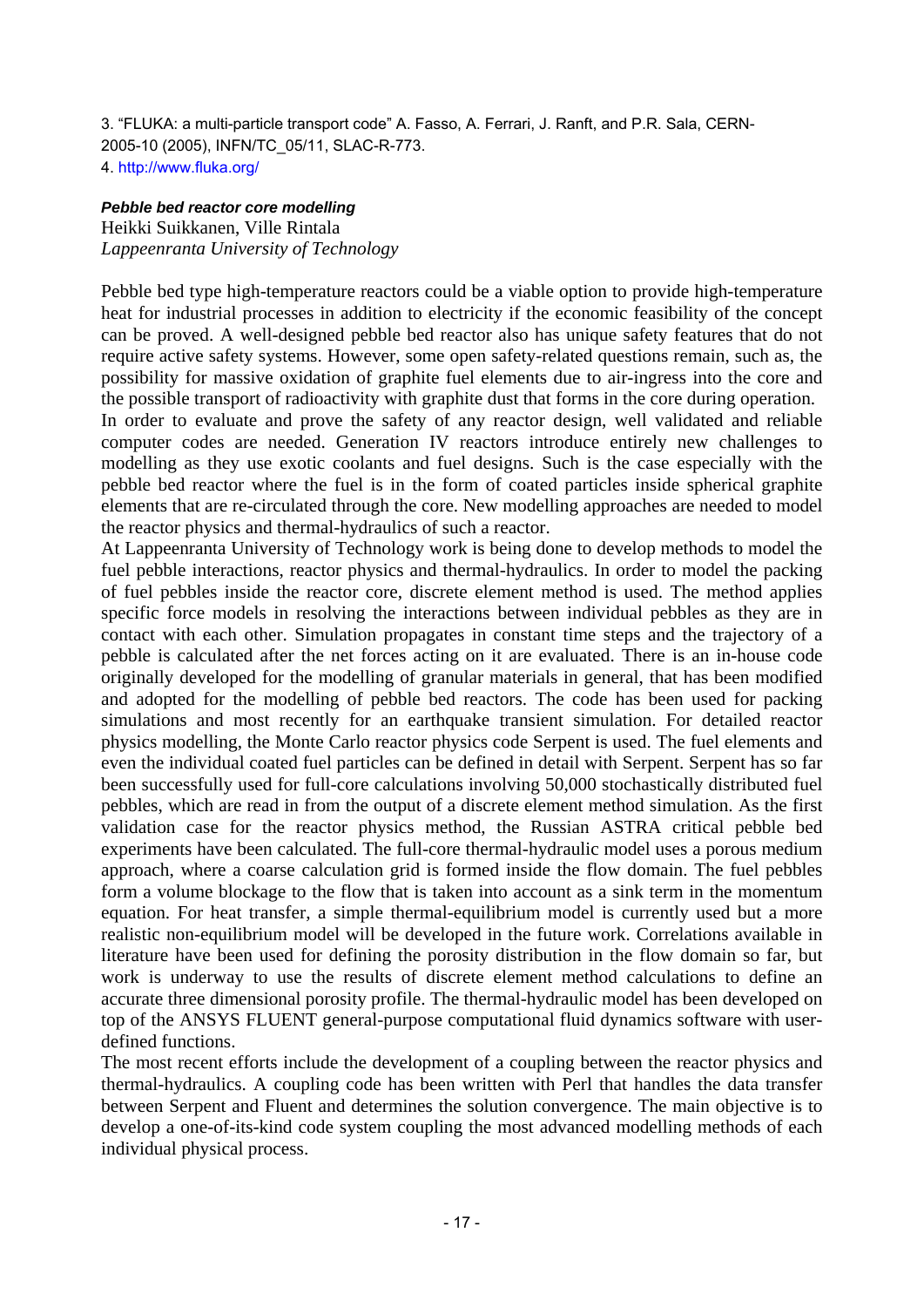# <span id="page-21-0"></span>**6. GEN IV ACTIVITIES IN THE PARTNER ORGANISATIONS**

The Gen-IV activities in the Nordic countries have previously been described by Clara Anghel and Sami Penttilä in the NKS report no. 216 (accessible on the NKS website). Here, we will give an update on the partner organizations only. Since NRG, JRC, CVR will be partners from 2012, they are already included here.

## **6.1 IFE (Institutt for Energiteknikk)**

The Halden Project is a joint undertaking of national organizations in 18 countries sponsoring a jointly financed programme under the auspices of the OECD - Nuclear Energy Agency.

The programmes are to generate key information for safety and licensing assessments and aim at providing:

• Extended fuel utilization: Basic data on how the fuel performs in commercial reactors, both at normal operation and transient conditions, with emphasis on extended fuel utilization.

• Degradation of core materials: Knowledge of plant materials behaviour under the combined deteriorating effects of water chemistry and nuclear environment.

• Man-Machine Systems: Advances in computerized surveillance systems, human factors and man-machine interaction in support of upgraded control rooms. These are collectively known as The Joint Programme.

Recently, Gen IV related research has been taken up as part of the Joint Program. IFE/Halden will continue its development of Gen-IV relevant instruments and plasma coatings for corrosion protection. Further, IFE-Halden will continue its efforts to find funding for the construction of an in-pile supercritical water loop in the Halden reactor. In addition, in-pile irradiations of instruments and materials for Gen-IV will be performed in the Halden reactor. Though IFE-Halden's focus is on supercritical water, instruments for use in liquid sodium and lead are also being developed. Prototype instruments for use up to 700 C will be built in the course of 2012. Further, Halden follows closely (as member of the user group) the research going on within the European Program GETMAT (GenIV and Transmutation of Materials).

## **6.2 VTT (Technical Research Centre of Finland)**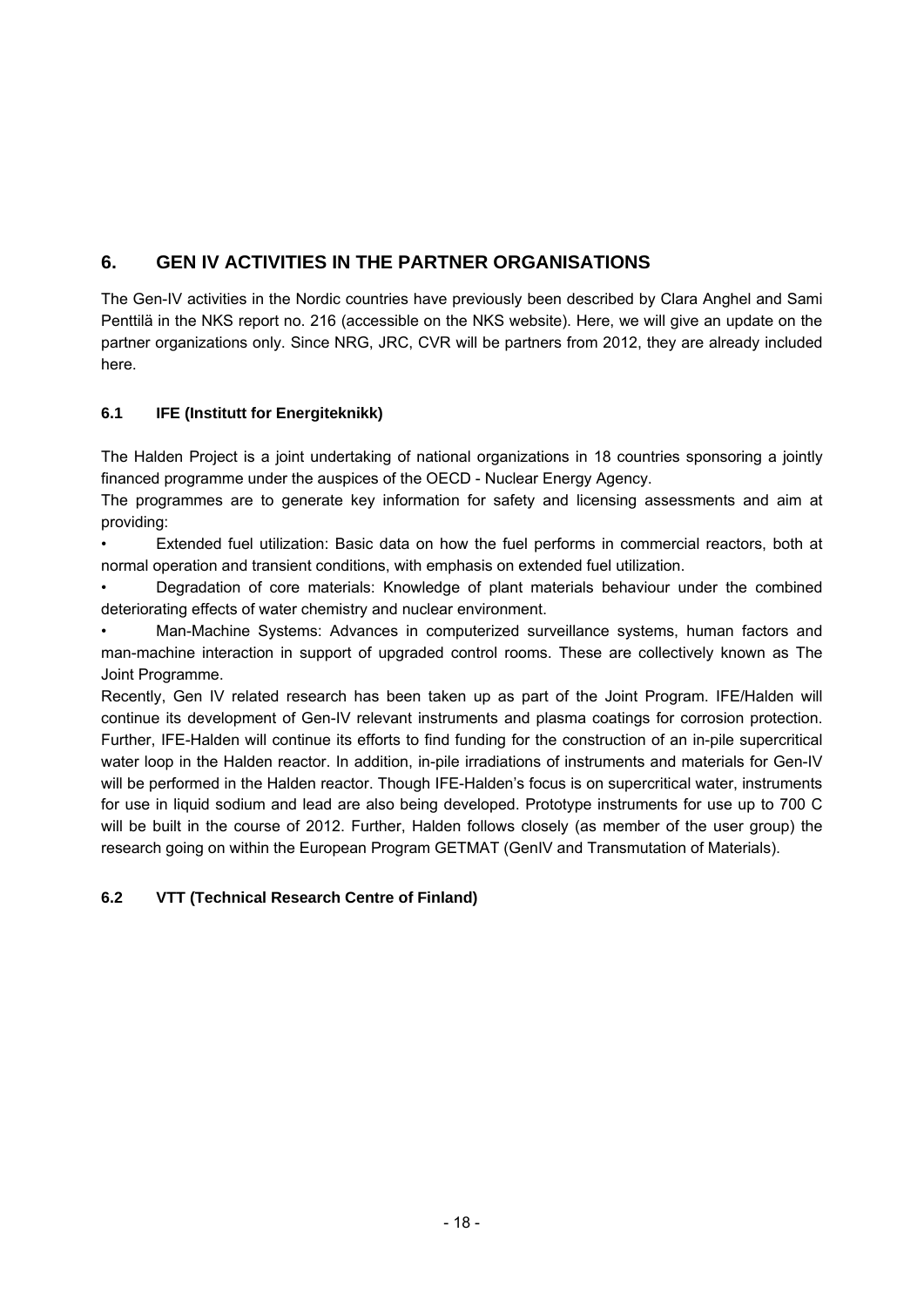<span id="page-22-0"></span>At the moment, VTT's Gen IV materials research is focusing mainly on SCWR concept study. Part of the Gen IV development is concept specific but many are still common to all or most of the Gen- IV concepts. Thus, materials cross-cutting aspects have arisen in many projects as the main theme. Especially increased interest towards convergence of the Gen IV material research in Europe has launched material specific cooperation in EERA (European Energy Research Alliance) where VTT is a member. The EERA group has been established in 2009 regrouping several scientific representatives from research institutions around Europe with the purpose to foster and perform material studies for nuclear applications. In addition, VTT is closely connected with Gen-IV field EU projects such as GETMAT, SCWR-FQT (Supercritical Water Reactor Fuel Qualification Test) and MATTER (MATerial TEsting and Rules) as well as the Jules Horowitz Reactor and Academy of Finland project NETNUC (New Type Nuclear Reactors project in Sustainable Energy (SusEn) research programme of Academy of Finland).

#### **6.3 Studsvik Nuclear**

Studsvik Nuclear´s activities are currently focused on optimizing the operation efficiency and safety of existing nuclear reactors. This includes for example;

- Materials testing for qualification of newly developed fuel claddings
- Mechanical testing and microanalysis of irradiated material to study performance during operation.
- Failure analysis from failed parts of the nuclear reactor such as fuel cladding, control rods, spacers, steam turbines, reactor tank lid etc
- Surveillance tests to predict the lifetime of the reactor vessel.
- Studies under anticipated accidents like LOCA (loss of coolant) and RIA (Reactivity Induced Accidents).
- Interim storage and final disposal studies
- Management of large international programs including programs performed in cooperation with OECD/NEA, IAEA and NRC

With 60 years of experience of nuclear technology and radiological studies, Studsvik can contribute with knowledge transfer and "lessons learned" from the current generation of nuclear reactors to Generation IV. Parts from numerous Nuclear reactors all over the world have been investigated in Studsvik over the years and the root cause of many failures has been identified. Studsvik therefore has extensive knowledge of how irradiation affects materials behavior as well as how to overcome difficulties encountered when testing irradiated materials in hot cells. These are experiences that can be directly applied to Gen IV. Knowledge transfer can be made through seminars, workshops and consultation when performing mechanical tests, in-pile tests and microanalysis or when qualifying fuel codes.

## **6.4 Risø, DTU**

Risø DTU's activities within reactor physics/nuclear power technologies are presently directed towards neutronics simulations for the European Spallation Source (ESS), to be built in Lund, Sweden. The Materials Research Division (AFM) of Risø DTU has strong competences in neutron scattering and imaging for materials characterization. Development of cutting edge experimental techniques as well as optimization and maintenance of the scattering simulation software McStas are focal areas in the Division. For ESS, AFM plans to contribute by spectrometer design and implementation as well as by supply of McStas and relevant data analysis software and will in due time become users of the facility.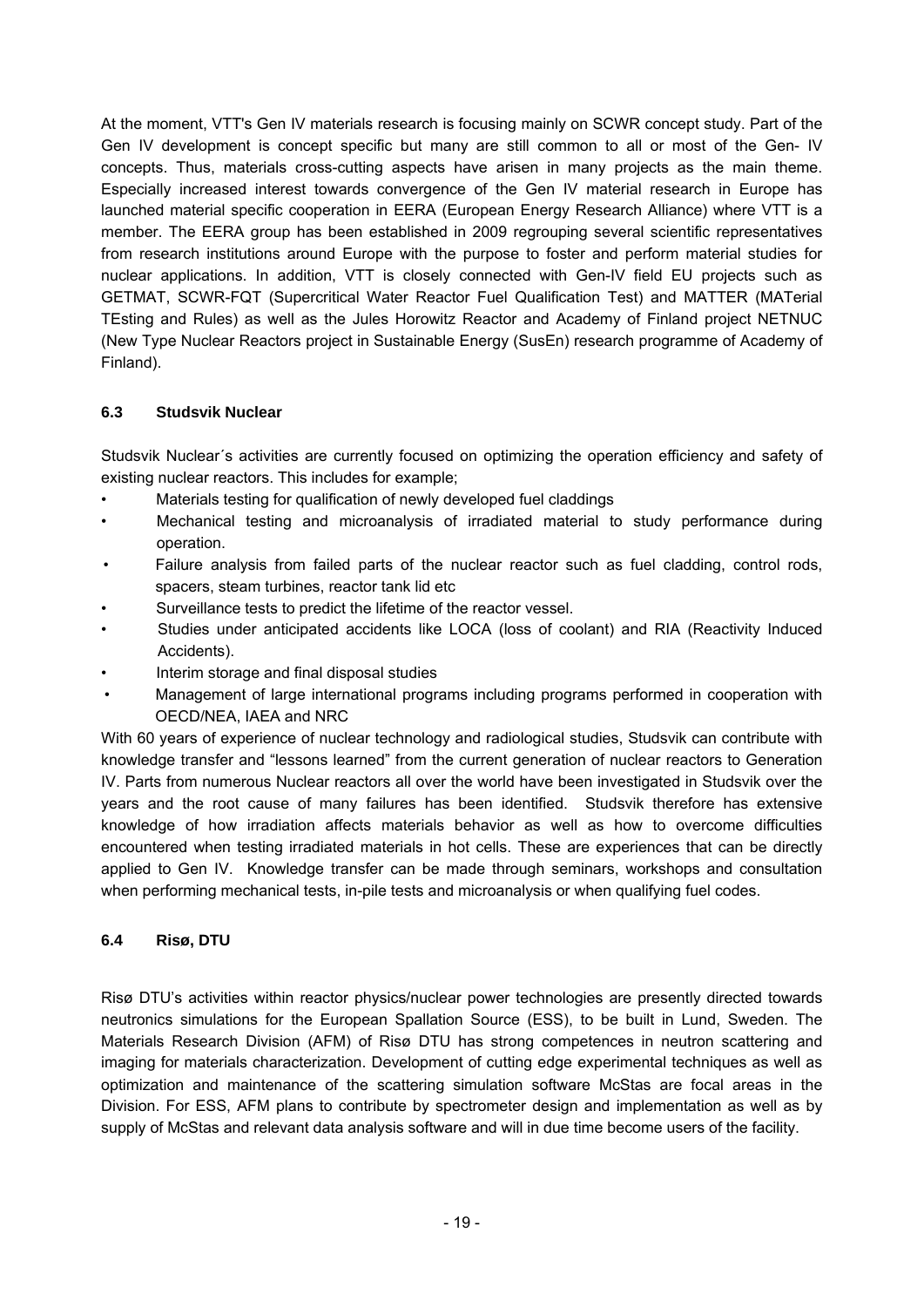<span id="page-23-0"></span>Besides these activities AFM have competences and interests in materials development and in understanding and optimizing mechanical and thermal reactions in metals and alloys; examples are nanometals and ODS alloys which are also studied for possible use in fusion reactors. Risø DTU has collaborated with the Halden Reactor Project in the conceptual design of a SCWR loop, and plans to continue this activity. The collaboration aims at the active participation of PhD or MSc students and will benefit training of young researchers in the field of nuclear energy.

## **6.5 NRG (Nuclear Services for Energy, Environment & Health)**

The Nuclear Research and consultancy group (NRG) is the center of nuclear expertise in the Netherlands. NRG develops knowledge, processes and products for safe application of nuclear technology in the areas of energy, environment, and health. This includes technology development for safe and economic operation of future nuclear energy systems, such as GenIV reactors. NRG performs a range of fuel and material irradiations at the High Flux Reactor in Petten.

NRG is currently participating in the following EU projects: GETMAT (Gen IV and Transmutation Materials) and MATTER (MATerial TEsting and Rules), and ARCHER (HTR). Within the GETMAT project NRG has gained a large experience in performing irradiation experiments in liquid metal (Lead Bismuth Eutectic (LBE)) and in post irradiation materials characterization including fracture toughness testing and electron microscopy. NRG is also involved in the development of new non-melting joining techniques for high temperature materials such as Oxide Dispersion Strengthened (ODS) steels. In MATTER NRG will develop a fracture toughness testing procedure in conditioned lead-based liquid metal and perform fracture toughness testing of 9Cr steels in LBE. The collaboration aims at the future development of joint activities.

## **6.6 JRC IET (Joint Research Centre – Institute for Energy and Transport)**

JRC IET Petten covers the GEN-IV material research activities via action called MATTINO (MATerials performance assessmenT for safety and Innovative Nuclear reactors)

MATTINO covers the following range of multi-annual R&D topics to support long-term EU policy needs and to ensure JRC competences in nuclear safety technology for all reactor types of relevance for Europe:

1. Advanced thermo-mechanical, corrosion resistance, and irradiation and environmental safety performance assessment of structural materials, incl. joints/welds and coated systems, taking into account high temperature coolant compatibility and long-term operation;

2. Development of codes-of-practice for advanced non-standard thermo-mechanical, miniaturised specimen testing, and environmental testing; harmonisation of test methods, inspection procedures and data management tools applied in Europe; participation in round robins and input to standardisation bodies;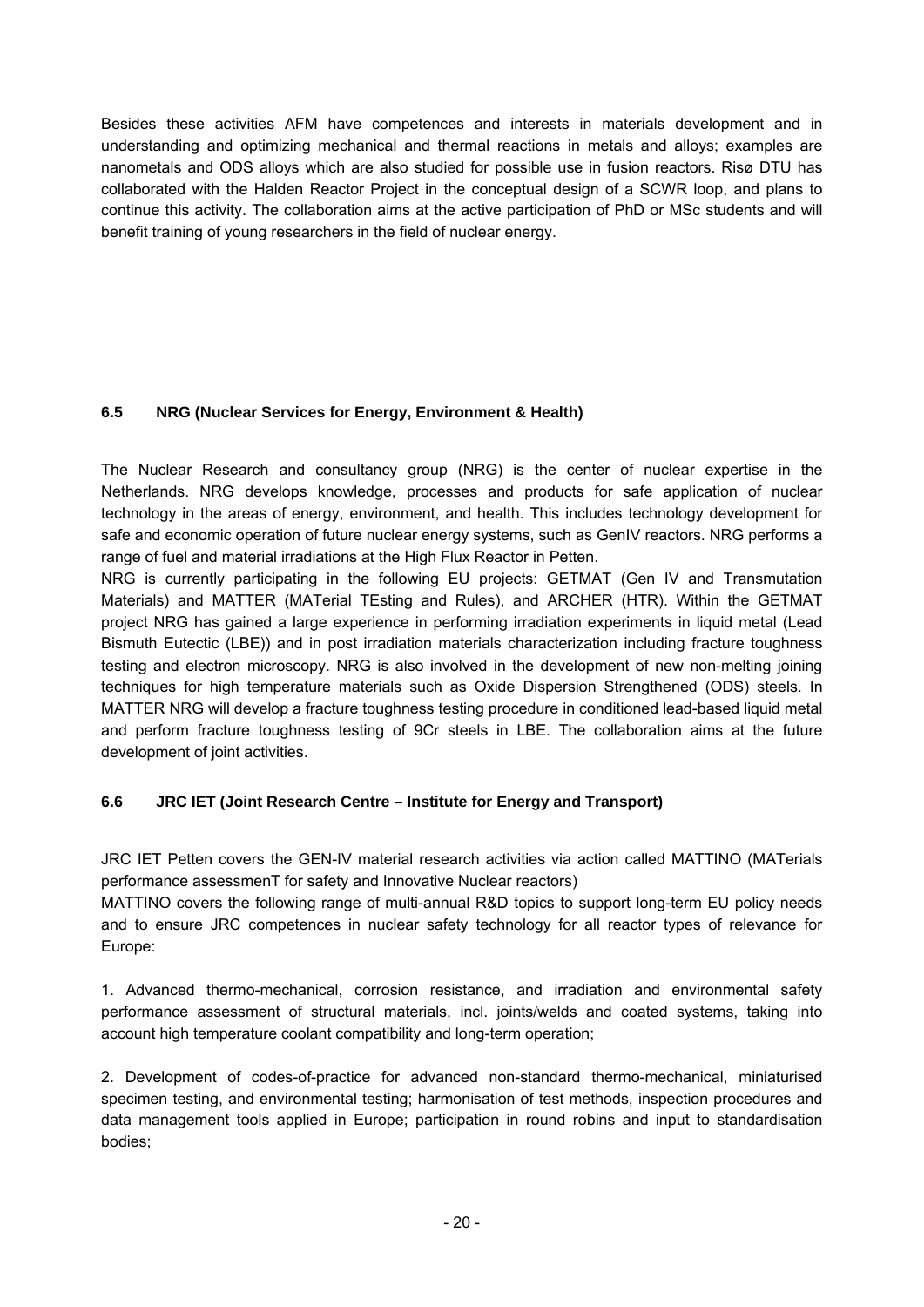3. Structural materials performance assessment under anticipated operational occurrences and accidental conditions for safety issues; input to material design codes and standards;

4. Physically-based modelling with experimental validation to contribute to a better understanding of the materials performance in the respective conditions and environments, thus reducing the need for largescale and expensive experiments;

5. Basic assessment of different reactors nuclear systems needed for an overall safety assessment and the role of nuclear energy in future energy systems;

6. International cooperation through EERA, NULIFE, SNETP, ESNII, GIF, IAEA, I-NERI, NeT, IAEC as well as through the participation in various competitive actions.

The specific objectives have been chosen to strike a proper balance between experimental research into materials performance assessment and the need for JRC to provide a European reference function through the execution of pre-normative R&D and the participation in Materials Codes and Standards development. Furthermore, the need for materials performance modelling and simulation is taken into account by a dedicated horizontal topic.

The Deliverables of the Annual Work Programme 2012 are defined under five pillars:

- 1. Safety assessment of components and systems for design and operations;
- 2. pre-normative research for innovation;
- 3. modelling and simulation;
- 4. system integration;
- 5. international collaboration.

The first pillar is overarching and exploits the results of the other pillars. It addresses primarily the results with respect to safety rather than the methodology.

Standardisation is a vehicle to innovation. MATTINO is addressing pre-normative research into the harmonisation and standardisation of innovative materials testing techniques and data management among European research institutions as well as for the development of design codes.

The development of robust and predictive physical models and simulation tools can accelerate the materials development and qualification processes, and is necessary for extrapolating outside known domains of operational experience. Modelling and simulation and experimental work are complementary and need to be fully integrated. Three main areas for model development have been singled out: (1) high-temperature applications with creep and fatigue, (2) integrity of cladding tubes and (3) stress corrosion cracking.

Specific activities, such as stress corrosion cracking, support several of the five main objectives and appear as sub-objectives. A large effort is dedicated to oxide dispersion strengthened (ODS) steels with excellent high temperature strength and corrosion resistance and, hence, a high potential for nuclear applications in innovative concepts. In WP2012 MATTINO will investigate new charges of ODS steels within various international collaboration agreements.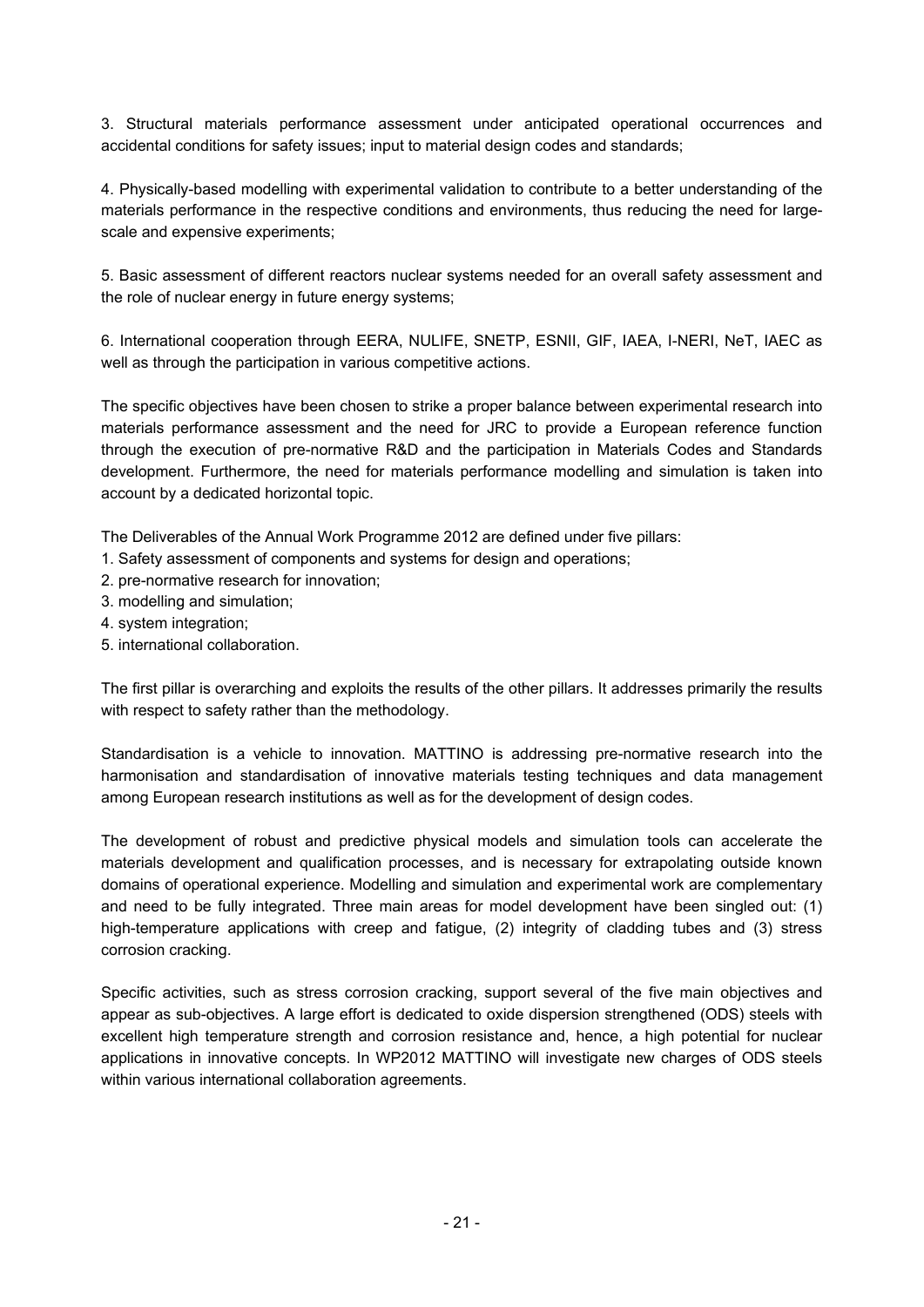<span id="page-25-0"></span>International research efforts are required for harmonized procedures for plant life management of today's reactors and to qualify materials and components for innovative reactors. MATTINO activities form part of the Euratom contribution to GIF, and are linked to the SNETP Strategic Research Agenda (SRA), NULIFE and ESNII. Close international collaboration also exists through various RTD funded competitive actions and IAEA Coordinated Research Projects. Most importantly, WP 2012 will contribute to the Joint Programme on Structural Materials for Innovative Nuclear Systems of the European Energy Research Alliance (EERA) in support of the SET-Plan targets and to the activities for present reactors in NULIFE. Finally MATTINO will support the key policy directorates with independent assessment of reactor safety issues related to materials and components.

In 2012 MATTINO will contribute to the following FP7 projects: GETMAT, STYLE, ISP1, ARCHER, MATTER, SCWR-FQT, MULTIMETAL, LONGLIFE, FAIRFUELS, PELGRIMM.

#### **6.7 CVR (Nuclear Research Centre Rez)**

The present activities carried out in CVR (Research Centre Rez) in the field of Gen IV are focused mainly on the development, construction and operation of experimental in-pile loops for operation in its LVR-15 material testing reactor. Two facilities have already been built and installed out-of-pile for trial operation; those are the Supercritical Water Loop (SCWL) and the High Temperature Helium Loop (HTHL). For some of the concepts with fast neutron spectra, such as the GFR and SFR, CVR carries out theoretical simulations and calculations in support of development of conversion cycles with supercritical CO2. For all the above mentioned scopes, CVR participates in Gen-IV related EU projects, such as SCWR-FQT (Supercritical Water Reactor –Fuel Qualification Test), where CVR acts as the project coordinator, MATTER (MATerial TEsting and Rules), ARCHER (Advanced High-Temperature Reactors for Cogeneration of Heat and Electricity R&D), EURECA! (Cooperation between EU and Canada in Education, Training and Knowledge Management on Super-Critical Water Reactors), and has also applied for a large project called SUStainable ENergy (SUSEN), where additional infrastructure in support of the Gen-IV systems is foreseen to be built. A collaboration of mutual benefit is currently foreseen between CVR and IFE in which electrochemical sensors developed in IFE would be tested inpile in the LVR-15 reactor.

In-pile material research in CVR is based on its past experience in performing experiments in PWR and BWR simulating loops, five of which have been operated in the LVR-15 reactor in the past.

# **7. PLANNED ACTIVITIES FOR 2012**

Activities planned for NORDIC-GEN4 during 2012 are:

- A seminar for Generation IV Nuclear Energy systems will be held at Risø DTU
- Initiate collaborative projects
- Set up a new website

# **8. ACKNOWLEDGEMENTS**

Great thanks to Clara Anghel for initiating NOMAGE4 and her continuous support.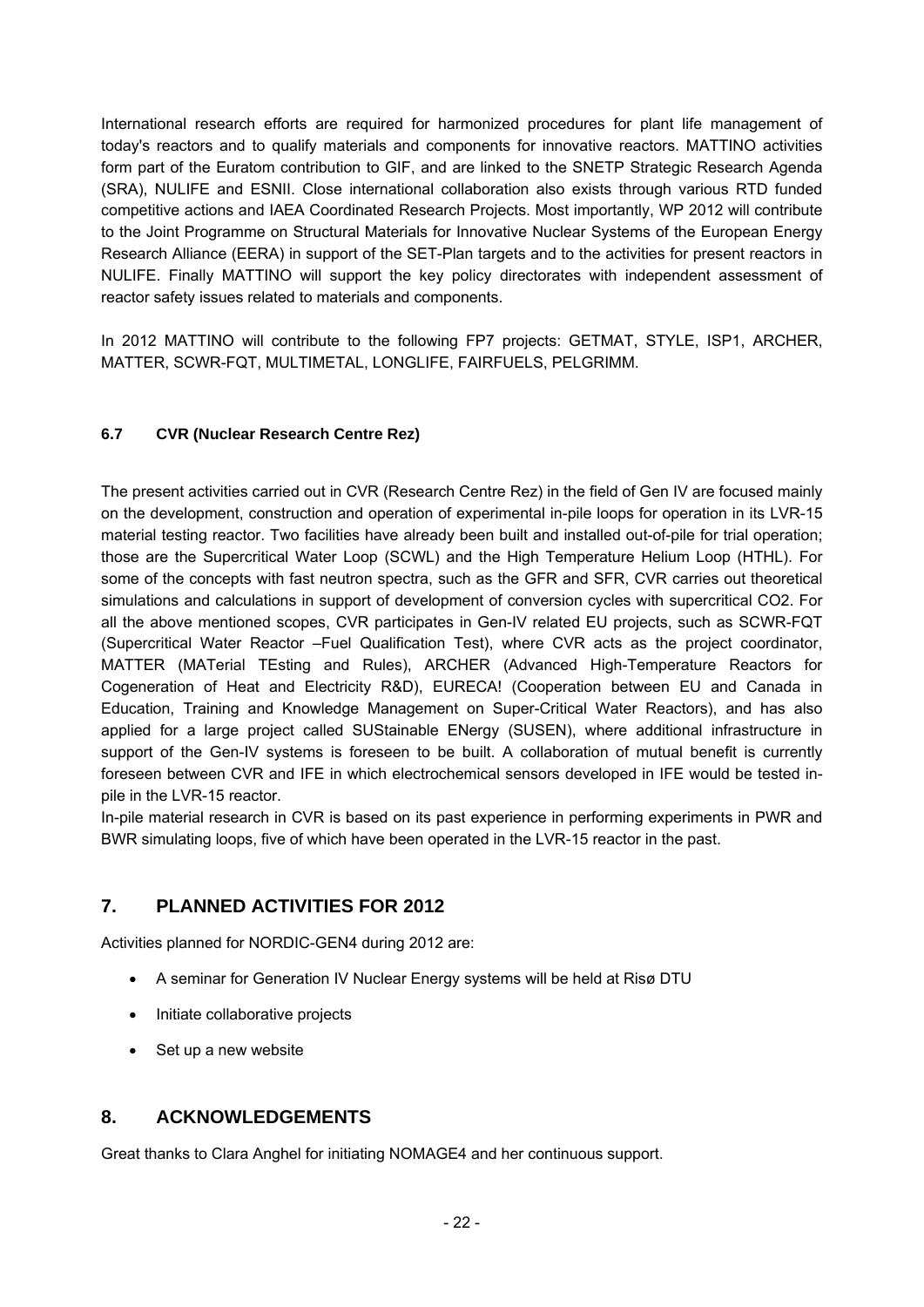<span id="page-26-0"></span>All the participants to the NOMAGE4 seminar are gratefully acknowledged for their contributions.

Great thanks to NKS for funding NOMAGE4 throughout 2011. The financial support from Studsvik and GE Hitachi Nuclear Energy is also acknowledged.

## **9. REFERENCES**

- 1. T. Abram, S. Ion, Generation-IV nuclear power: A review of the state of the science, Energy Policy 36 (2008) 4323-4330.
- 2. K.L. Murty, I. Charit, Structural materials for Gen-IV nuclear reactors: Challenges and opportunities, Journal of Nuclear Materials 383 (2008) 189-195.
- 3. C. Fazio, et. al., European cross-cutting research on structural materials for Generation IV and transmutation systems, Journal of Nuclear Materials 392 (2009) 316-323.
- 4. J.G. Marques, Evolution of nuclear fission reactors: Third generation and beyond, Energy Conversion and Management 51 (2010) 1774-1780.
- 5. B. Raj, Materials and Manufacturing Technologies for Sodium Cooled Fast Reactors and Associated Fuel Cycle: Innovations and Maturity
- 6. C.R.F. Azevedo, Selection of fuel cladding materials for nuclear fission reactors, Engineering Failure Analysis 18 (2011) 1943-1962
- 7. G.L. Fiorini, A. Vasile, European Commission  $7<sup>th</sup>$  Framework Programme, The Collaborative Project on European Fast Reactor (CP ESFR), Nuclear Engineering and Design 241 (2011) 3461- 3469
- 8. L. Cinotti, et. al., Lead-cooled system design and challenges in the frame of Generation IV International Forum, Journal of Nuclear Materials 415 (2011) 245-253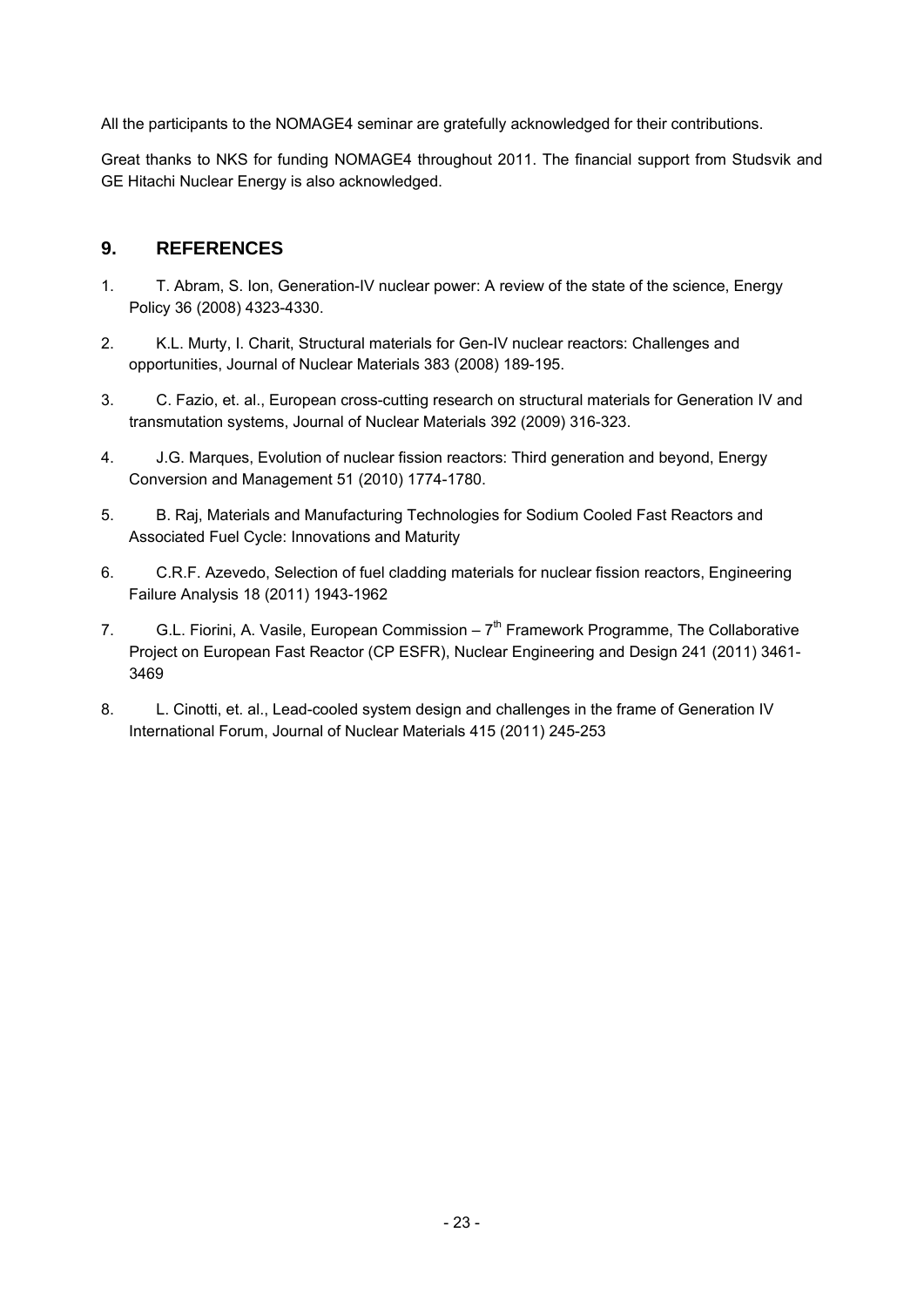# **APPENDIX A: AGENDA OF THE NOMAGE4 SEMINAR IN HALDEN (2011)**

# **30 October**

18:30-21:00: Reception at Park hotel

# **31 October**

<span id="page-27-0"></span>

| 8:15  | Registration                                                             |                                                         |
|-------|--------------------------------------------------------------------------|---------------------------------------------------------|
|       | Chairman: Rudi Van Nieuwenhove                                           |                                                         |
| 8:30  | <b>Introduction to IFE and the Halden Reactor Project</b>                | <b>Margaret McGrath, IFE</b>                            |
|       | The Halden Project aims to increase the collaboration with Universities  | Fridtjov Øwre, IFE                                      |
| 8:55  | <b>European Program on Materials Research for Generation IV reactors</b> | <b>Fazio Concetta, KIT</b>                              |
| 9:20  | The NOMAGE4 network                                                      | Rudi Van Nieuwenhove, IFE                               |
| 9:45  | The Swedish industry's role and view on GenIV                            | Annika Olsson, Ama Uppsala University                   |
| 10:10 | The Swedish GENIUS project                                               | Peter Szakalos, KTH, Ane Håkansson, Uppsala University, |
|       |                                                                          | Christian Ekberg, Chalmers University of Technology     |
| 10:35 | <b>Coffee break</b>                                                      |                                                         |
|       | Chairman: Serguei Gavrilov                                               |                                                         |
| 11:00 | <b>MYRRHA: An Innovative and Unique Research Facility</b>                | Hamid Ait Abderrahim, SCK-CEN                           |
| 11:25 | <b>Gen-IV research in Finland</b>                                        | Riita Kyrki-Rajamäki, Lappeenranta University           |
|       |                                                                          | of Technology, LUT Energy                               |
| 11:50 | <b>Transient Analysis of the European Lead Cooled System ELSY</b>        | Milan Tesinsky, KTH                                     |
| 12:15 | Lunch                                                                    |                                                         |
|       | Chairman: Serguei Gavrilov                                               |                                                         |
| 13:30 | <b>Transmutation of Americium in Sodium Cooled Fast Reactors</b>         | Youpeng Zhang, KTH                                      |
| 13:55 | <b>Materials for nuclear applications</b>                                | Sten Anders Wilson, Sandvik                             |
| 14:20 | Canadian R&D Effort on Gen IV materials                                  | Wenyue Zheng, NRCan, CANMET-MTL                         |
| 14:45 | <b>Posters</b>                                                           |                                                         |
| 15:10 | End presentations                                                        |                                                         |
| 15:30 | Visit to reactor site                                                    |                                                         |
| 17:15 | Visit to workshop                                                        |                                                         |
| 19:00 | <b>Dinner at Haldens Klub</b>                                            |                                                         |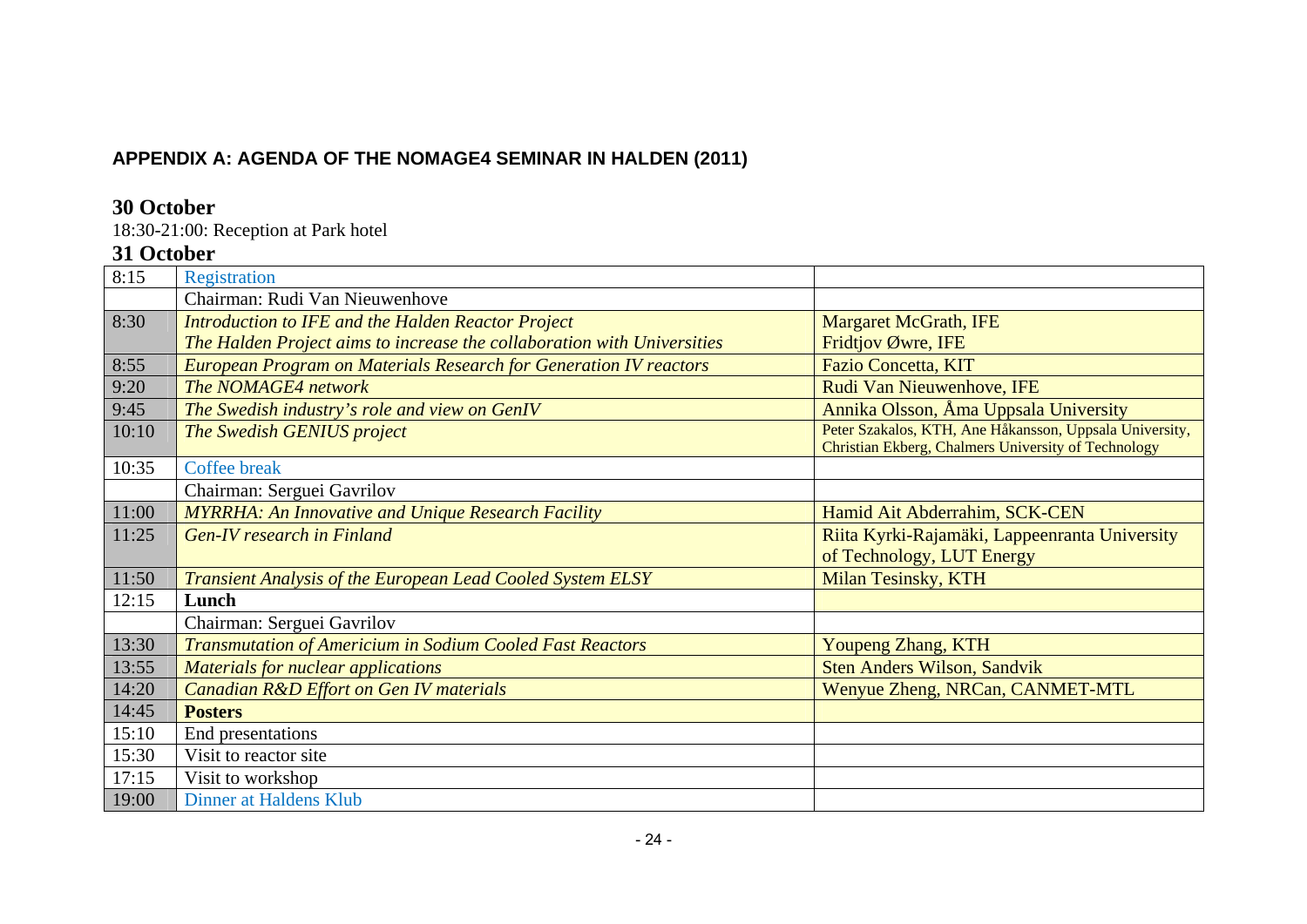|       | 1 <sup>st</sup> November                                                         |                                           |
|-------|----------------------------------------------------------------------------------|-------------------------------------------|
|       | Chairman: Peter Szakalos                                                         |                                           |
| 8:15  | Evaluation of corrosion resistance of experimental FeCrAl alloys in liquid Pb    | Jesper Ejenstam, KTH                      |
| 8:40  | Material issues for design and licensing of MYRRHA ADS system                    | Serguei Gavrilov, SCK-CEN                 |
| 9:05  | Activities of the HRP into research for Generation IV reactors                   | Rudi Van Nieuwenhove, IFE                 |
| 9:30  | In-pile test of a small scale fuel assembly under supercritical water conditions | Thomas Schulenberg, KIT                   |
| 9:55  | Effect of surface modification on the corrosion resistance of 316L in SCW        | Sami Penttilä, VTT                        |
| 10:20 | <b>Water chemistry for SCWR</b>                                                  | Markéta Zychova, Research Centre Rez Ltd  |
| 10:45 | Coffee break                                                                     |                                           |
|       | Chairman: Teodora Retegan                                                        |                                           |
| 11:00 | Corrosion and SCC material testing in SCW in JRC IE Petten                       | <b>Radek Novotny, JRC IE Petten</b>       |
| 11:25 | Spent nuclear fuel recycling using PRISM                                         | David Powell, GE Hitachi                  |
| 11:50 | <b>Advanced Radiation Resistance Materials (ARRM) Development Program for</b>    | <b>Larry Nelson, JLN Consulting</b>       |
|       | <b>LWR</b> Applications                                                          |                                           |
|       | replaced by: Pulsed Plasma Surface Treatment                                     | <b>Rune Hoel</b>                          |
| 12:15 | The potential use of thorium-based fuels in existing reactor designs.            | Sunniva Rose, Sunniva Siem Univ. of Oslo, |
|       |                                                                                  | Jon Wilson, IPN Orsay                     |
| 12:40 | Lunch                                                                            |                                           |
|       | Chairman: Sami Penttilä                                                          |                                           |
| 13:40 | Testing of Fuels and Materials for Next Generation Reactors at HFR Petten        | Jaap van der Laan, NRG, Petten            |
| 14:05 | <b>Extraction of Th from Norwegian mineral resources</b>                         | Tor Bjørnstad, IFE                        |
| 14:30 | In-pile and out-of pile testing to predict fuel cladding failures                | Anna-Maria Alvarez, Studsvik Nuclear      |
| 14:55 | Material characterization capabilities at IFE-Kjeller                            | Barbara Oberländer, IFE                   |
| 15:20 | End                                                                              |                                           |

#### **Posters**:

Øivind Berg and Svein Nøvik, IFE/HRP, *Thorium resources in Norway and potential application in Generation-IV reactors* 

Risto Vanhanen, Aalto University, *Assessment of Feasibility of Thorium Fuel in BWRs* 

Rune Hoel, MOTecH Plasma a.s, *Pulsed plasma surface treatment* 

Aarnio Pertti, *Simulating transmutation in Myrrha with Fluka MC-code* 

Heikki Suikkanen, Ville Rintala, *Pebble bed reactor core modeling*